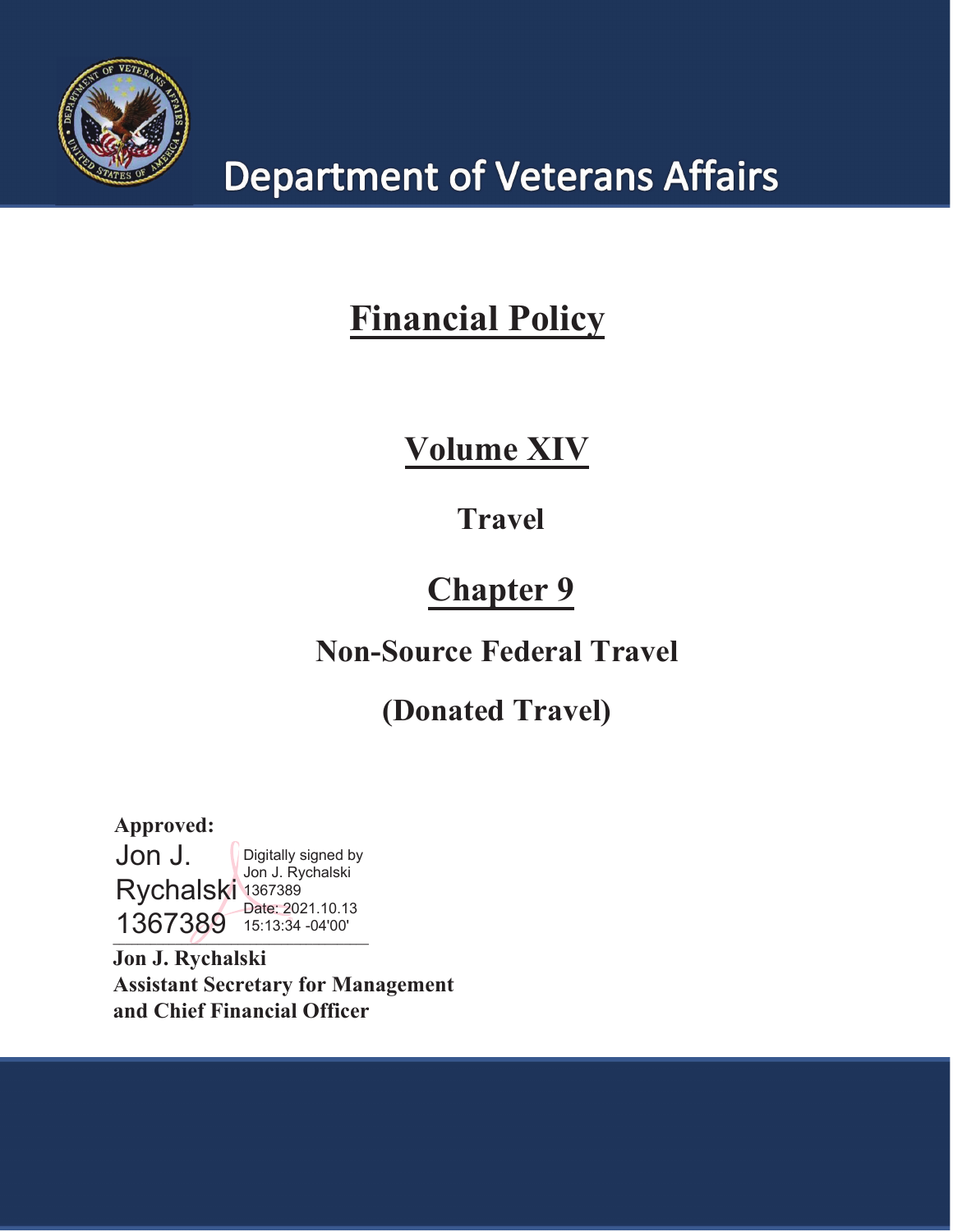| 090503 Post Travel Acceptance or Modification of Funding  10            |  |  |  |  |  |
|-------------------------------------------------------------------------|--|--|--|--|--|
|                                                                         |  |  |  |  |  |
|                                                                         |  |  |  |  |  |
|                                                                         |  |  |  |  |  |
|                                                                         |  |  |  |  |  |
|                                                                         |  |  |  |  |  |
|                                                                         |  |  |  |  |  |
|                                                                         |  |  |  |  |  |
| Appendix A: VA Form 0893 Advance Review of Donated Travel 15            |  |  |  |  |  |
| Appendix B: OGE Form 1353 Semiannual Report of Payments Accepted from a |  |  |  |  |  |
|                                                                         |  |  |  |  |  |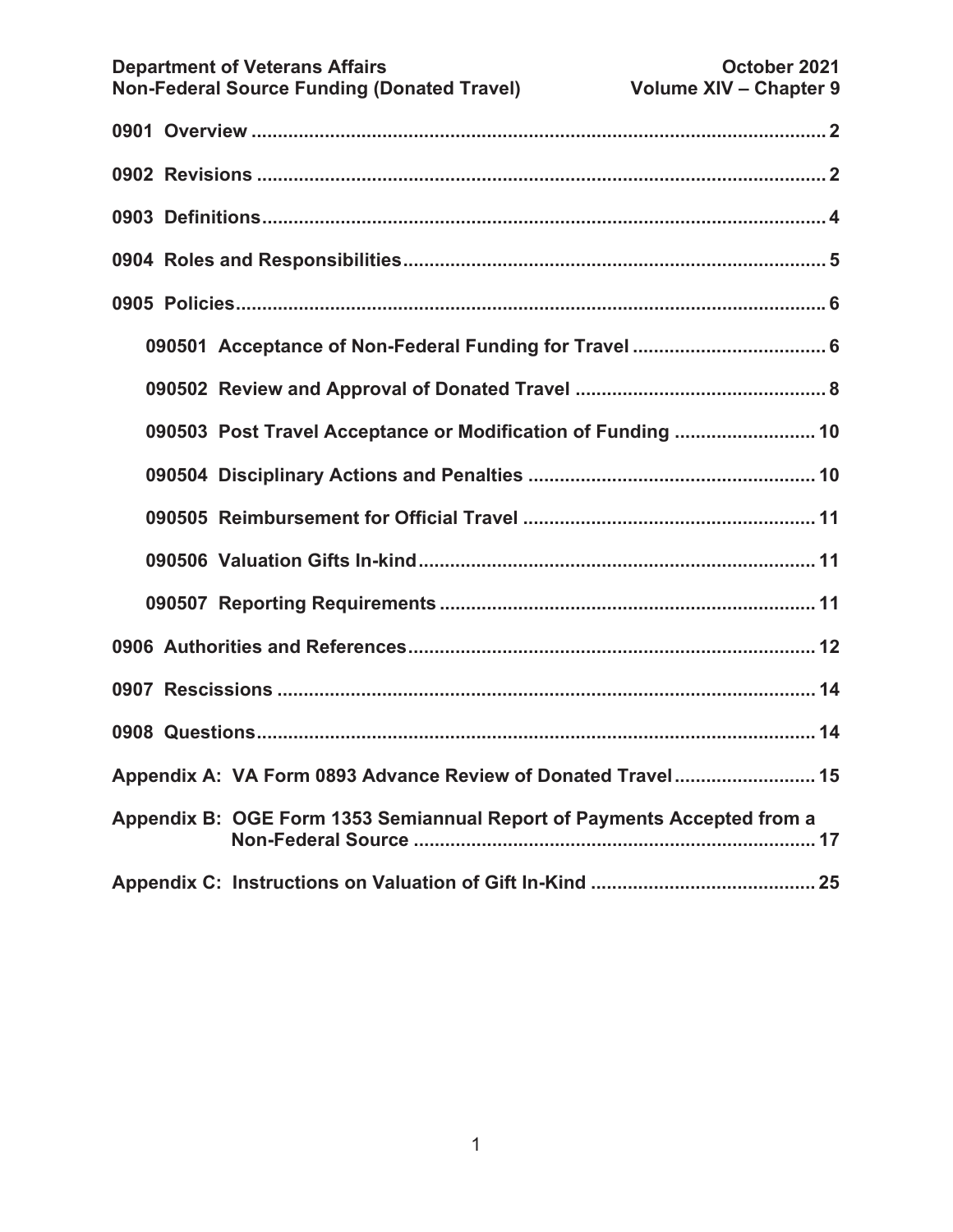# **0901 Overview**

This chapter establishes the Department of Veterans Affairs' (VA) financial policies relating to donated travel from non-federal funding sources. Section 41, Code of Federal Regulations (41 C.F.R.), Chapters 300 through 304, and Federal Travel Regulation (FTR) Chapters 300 through 304, implement the statutory requirements and Executive Branch policies for travel by federal civilian employees and others authorized to travel at Government expense. These policies apply equally to both domestic and international travel.

Key points covered in this chapter:

- VA may accept non-federal sourced donated funds for travel, subsistence, and other expenses incident to attendance at meetings per 5 U.S.C. § 4111 and 31 U.S.C. § 1353;
- Employees may be penalized for accepting payments from non-federal sources in violation of applicable laws;
- Authorization to accept non-federal source funded travel requires advance approval via VA Form 0893, Advance Review of Offer to Donate Support for Official Travel;
- Approved non-federal source funded travel still requires the creation and approval of a travel authorization (TA) and completion of Travel Claim in VA's travel system;
- Manual TAs will not be used for non-federal source travel;
- Non-federal source funded travel may not be accepted for attendance at meetings or other events that are required to carry out a function that is essential to the Agency's statutory or regulatory duties;
- VA employees will not solicit non-federal source funded travel for themselves; and
- The Executive Director, Financial Services Center (FSC) is responsible for the 31 U.S.C. § 1353 requirement to submit semi-annual reports to the United States Office of Government Ethics (OGE).

| <b>Section</b> | <b>Revision</b>                                                                                                                                       | <b>Office</b>        | <b>Reason for</b><br>Change                                                                                                         | <b>Effective</b><br><b>Date</b> |
|----------------|-------------------------------------------------------------------------------------------------------------------------------------------------------|----------------------|-------------------------------------------------------------------------------------------------------------------------------------|---------------------------------|
| 0901 Overview  | Changed key points<br>to reflect the<br><b>Executive Director,</b><br>FSC is responsible<br>for the 31 U.S.C. $\S$<br>1353 reporting<br>requirements. | <b>OFP</b><br>(047G) | Secretary of<br><b>Veterans Affairs</b><br>(SECVA)<br>Memorandum,<br>"Delegation of<br>Authority for<br>Travel and<br>Conferences". | October<br>2021                 |

# **0902 Revisions**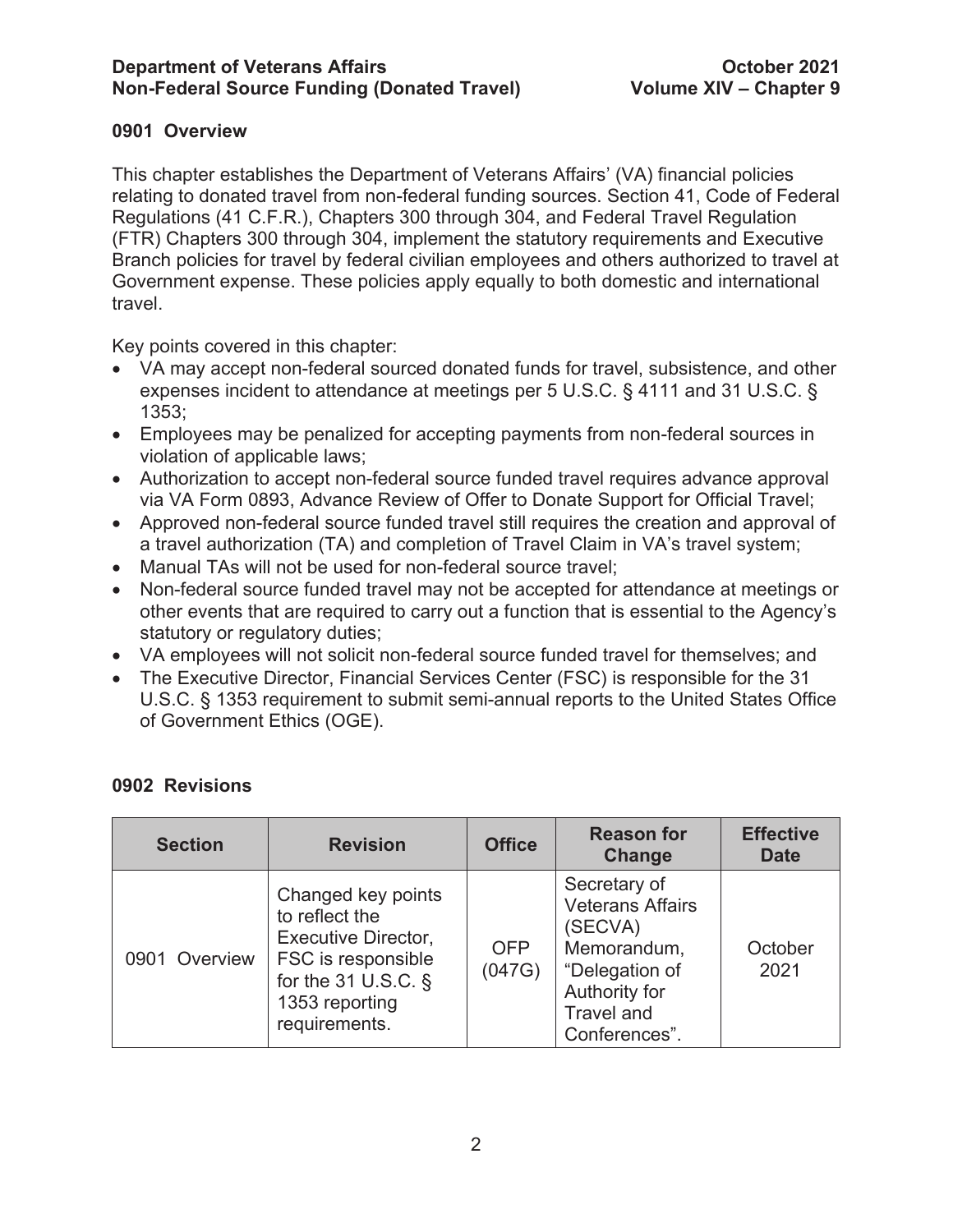# **Department of Veterans Affairs Action Contract Contract Contract Contract October 2021 Non-Federal Source Funding (Donated Travel) Volume XIV – Chapter 9**

| <b>Section</b>                      | <b>Revision</b>                                                                                                                                                                                                 | <b>Office</b>        | <b>Reason for</b><br><b>Change</b>                                                                     | <b>Effective</b><br><b>Date</b> |
|-------------------------------------|-----------------------------------------------------------------------------------------------------------------------------------------------------------------------------------------------------------------|----------------------|--------------------------------------------------------------------------------------------------------|---------------------------------|
| 0904 Roles and<br>Responsibilities  | Updated to establish<br>delegation of<br>authority roles and<br>responsibilities for<br>reporting<br>requirements to the<br><b>Office of General</b><br>Ethics (OGE) on<br>acceptance of non-<br>Federal funds. | <b>OFP</b><br>(047G) | <b>SECVA</b><br>Memorandum,<br>"Delegation of<br>Authority for<br><b>Travel and</b><br>Conferences".   | October<br>2021                 |
| 090507<br>Reporting<br>Requirements | Updated to reflect<br><b>Executive Director,</b><br>FSC delegated<br>authority to submit<br>semi-annual reports<br>to OGE.                                                                                      | <b>OFP</b><br>(047G) | <b>SECVA</b><br>Memorandum,<br>"Delegation of<br>Authority for<br><b>Travel and</b><br>Conferences".   | October<br>2021                 |
| 0907<br><b>Rescissions</b>          | <b>Rescinded VA</b><br><b>Financial Policy</b><br><b>Volume XIV Chapter</b><br>9, January 2021                                                                                                                  | <b>OFP</b><br>(047G) | <b>SECVA</b><br>Memorandum,<br>"Delegation of<br>Authority for<br><b>Travel and</b><br>Conferences".   | October<br>2021                 |
| Various                             | Reformatted to new<br>policy format and<br>completed a five-year<br>update.                                                                                                                                     | <b>OFP</b><br>(047G) | Reorganized<br>chapter layout.<br>Full review of all<br>material.<br><b>Rewritten as</b><br>necessary. | January<br>2021                 |
| <b>Policies</b>                     | All Policies updated,<br>reviewed, and<br>confirmed validity in<br>context with<br>applicable legal<br>codes. Reorganized<br>all sections for added<br>clarity, thoroughness,<br>and simplicity.                | <b>OFP</b><br>(047G) | Reviewed and<br>updated<br>throughout.                                                                 | January<br>2021                 |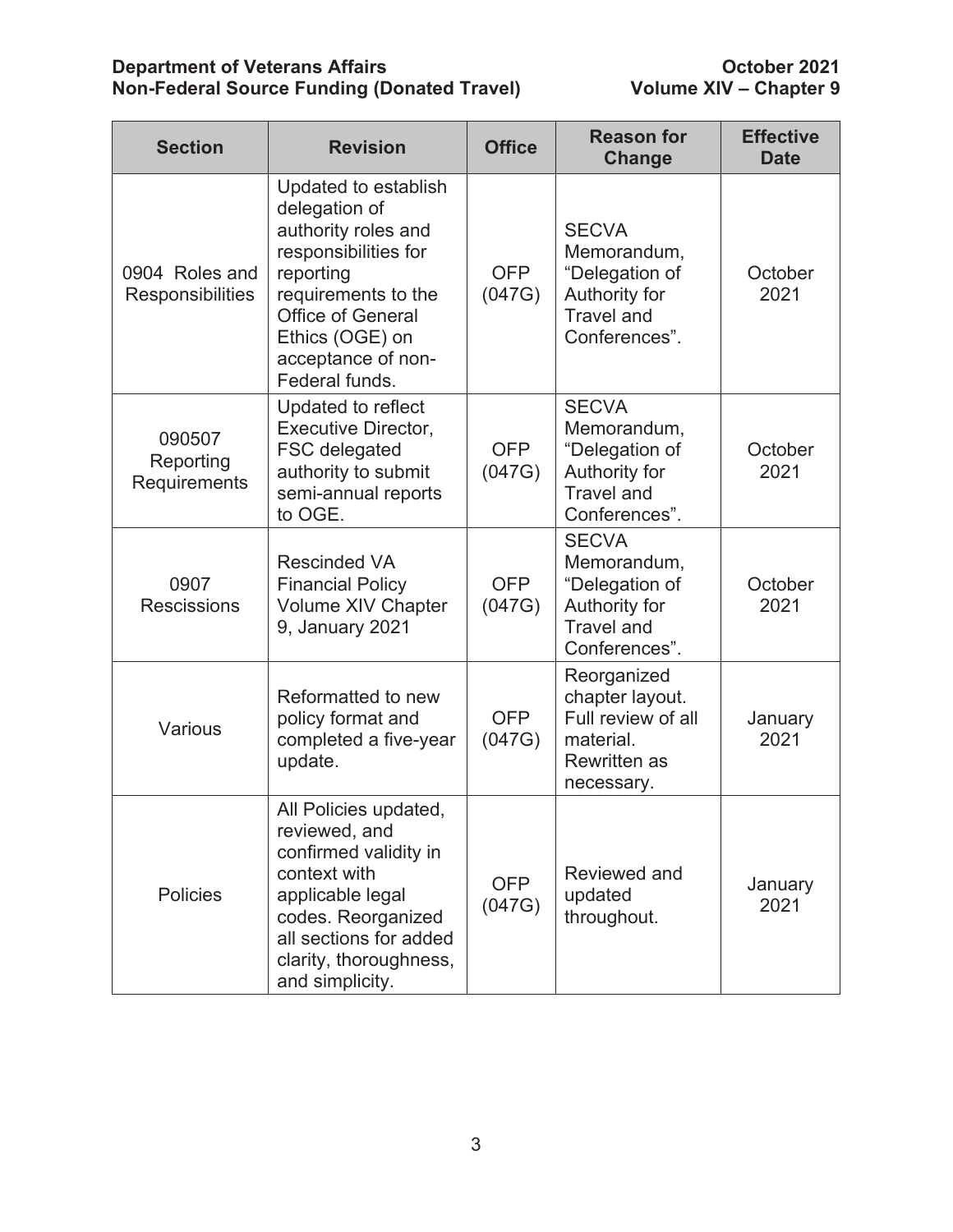## **Department of Veterans Affairs Community Community Community Community Community Community Community Community Non-Federal Source Funding (Donated Travel) Volume XIV – Chapter 9**

| <b>Section</b> | <b>Revision</b>                                                                                                                                                                                                   | <b>Office</b>        | <b>Reason for</b><br>Change                                 | <b>Effective</b><br><b>Date</b> |
|----------------|-------------------------------------------------------------------------------------------------------------------------------------------------------------------------------------------------------------------|----------------------|-------------------------------------------------------------|---------------------------------|
| Appendices     | Appendices have<br>been added for A, B,<br>and C. Appendix A<br>has an example of<br>VA Form 0893.<br>Appendix B has an<br>example of OGE<br>Form 1353. Appendix<br>C has Instructions<br>Valuation Gift in Kind. | <b>OFP</b><br>(047G) | Moved<br>procedural text to<br>the appropriate<br>appendix. | January<br>2021                 |

# **0903 Definitions**

**Actual Expense** – The cost paid for lodging or meals incurred.

**Approving Official (AO)** – A VA employee designated the authority to approve travel requests.

**Donor** – Reference definition of Non-Federal Source.

**Conference** – A meeting, retreat, seminar, symposium, or event involving travel for attendees either locally or on Temporary Duty (TDY) travel. The term "conference" also applies to training activities that are considered to be conferences under FTR Part 300- 3, § 300-3.1. See VA Financial Policy Volume XIV Chapter 10, Conference Planning, Oversight, and Reporting for more detail.

**Federal Travel Regulation (FTR)** – FTR Chapter 304 are the regulations for nonfederal sourced travel contained in 31 U.S.C § 1353 and 5 U.S.C § 5707 that implement statutory requirements and Executive branch policies for travel by federal civilian employees.

**Non-Federal Source** – Any person or entity other than the Government of the United States.

**Official Station** – An area defined by VA as the employee's official duty station (as established in an employee's SF 50) which is the location where the employee regularly performs his or her duties, or an invitational traveler's home or regular place of business (FTR Part 300-3, § 300-3.1). Reference VA Financial Policy Volume XIV Chapter 7, Local Travel, for local area guidance.

**Official Travel** – Travel under an official Travel Authorization (TA) to and from an employee's official station or other authorized points of departure and a temporary duty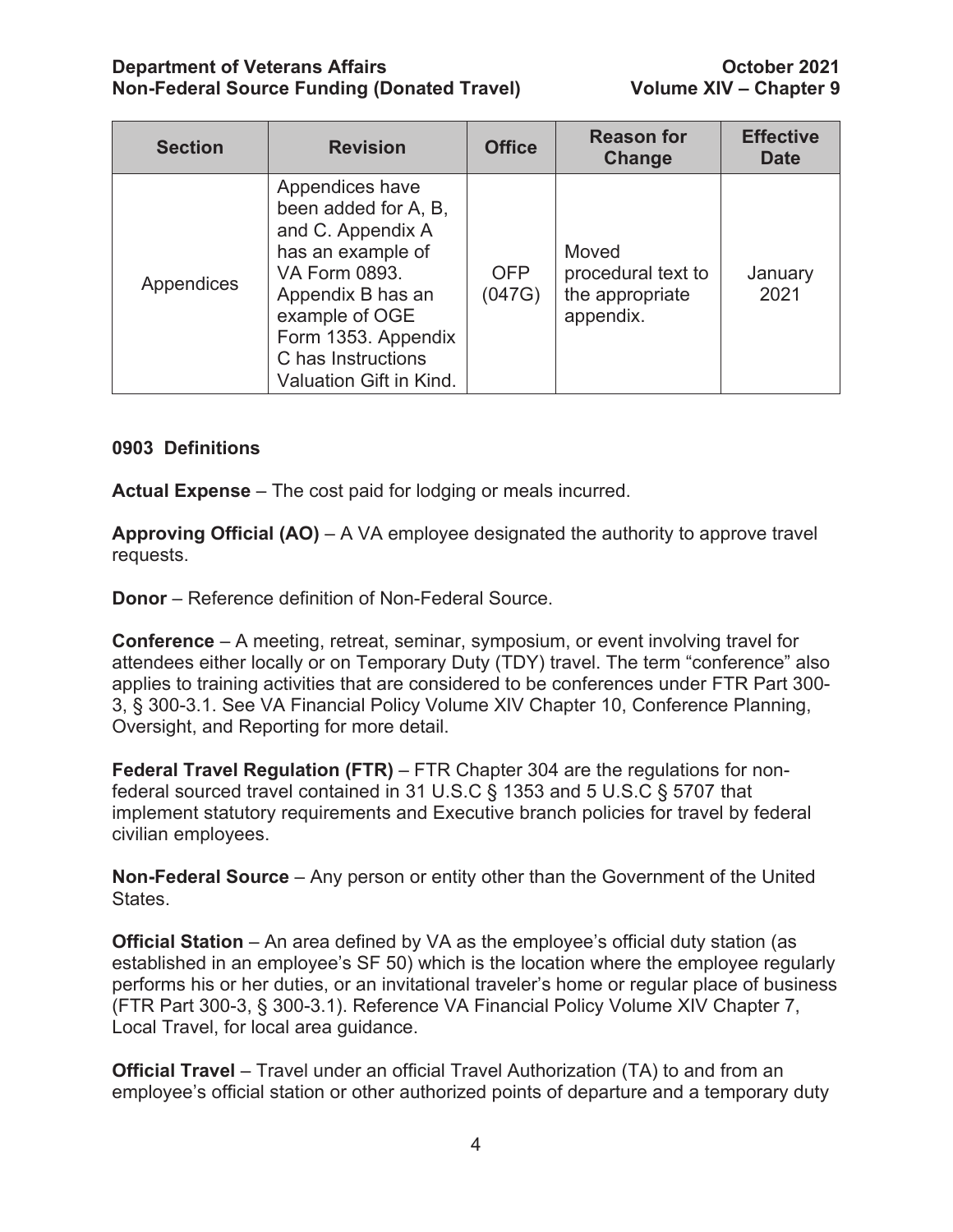location, travel between two temporary duty locations, or relocation at the direction of a Federal agency.

**Payment In-Kind** – Transportation, food, lodging, or other travel-related services provided by a non-federal source instead of monetary payments to the Federal Agency for these goods and services. "In-kind" payment also includes a waiver of any fees that a non-federal source normally collects from meeting attendees (e.g., registration fees) but does not include waivers or discounts of an employee's fees on the day(s) they are participating in the meeting or similar function as a speaker, panelist, or presenter.

**Per Diem Allowance** – A subsistence allowance for lodging, meals, and related incidental expenses incurred while on authorized (TDY), when eligible (FTR Part 300-3, § 300-3.1). Subsistence expenses are generally reimbursed using the Lodgings-Plus method, but a Reduced Per Diem or Actual Expense method may be authorized when warranted. The per diem allowance is separate from transportation expenses and other miscellaneous expenses. In foreign area locations, lodging taxes are part of the per diem allowance and are not a miscellaneous expense. Maximum per diem rates for temporary duty travel locations are established by GSA, and available at the GSA Per Diem Rates website.

**Temporary Duty Travel (TDY)** – Travel by an employee on official business to a designated location(s) away from their local area, as authorized by an employee's AO through a TA.

**Travel Authorization (TA)** – A written or electronic authorization to incur expenses while on authorized official business for the Government, and is required to include specific purpose, itinerary, and estimated costs (FTR Part 300-3, § 300-3.1).

# **0904 Roles and Responsibilities**

**The Assistant Secretary for Management and Chief Financial Officer (ASM/CFO)** has been delegated the authority to submit to the Director of Office of General Ethics (OGE) a semi-annual report on payments received from non-Federal sources that are more than \$250 per event for an employee and accompanying spouse, with authority to re-delegate.

The ASM/CFO re-delegates this authority to the Executive Director, FSC, with no further re-delegation authority.

**Approving Officials (AO)** have the authority to approve TAs and claims associated with TDY and local travel and are responsible for:

- Being knowledgeable of the employee's travel plans;
- Ensuring all travel is approved consistent with FTR, VA travel policy, and any other Department-specific guidance (e.g., travel notices);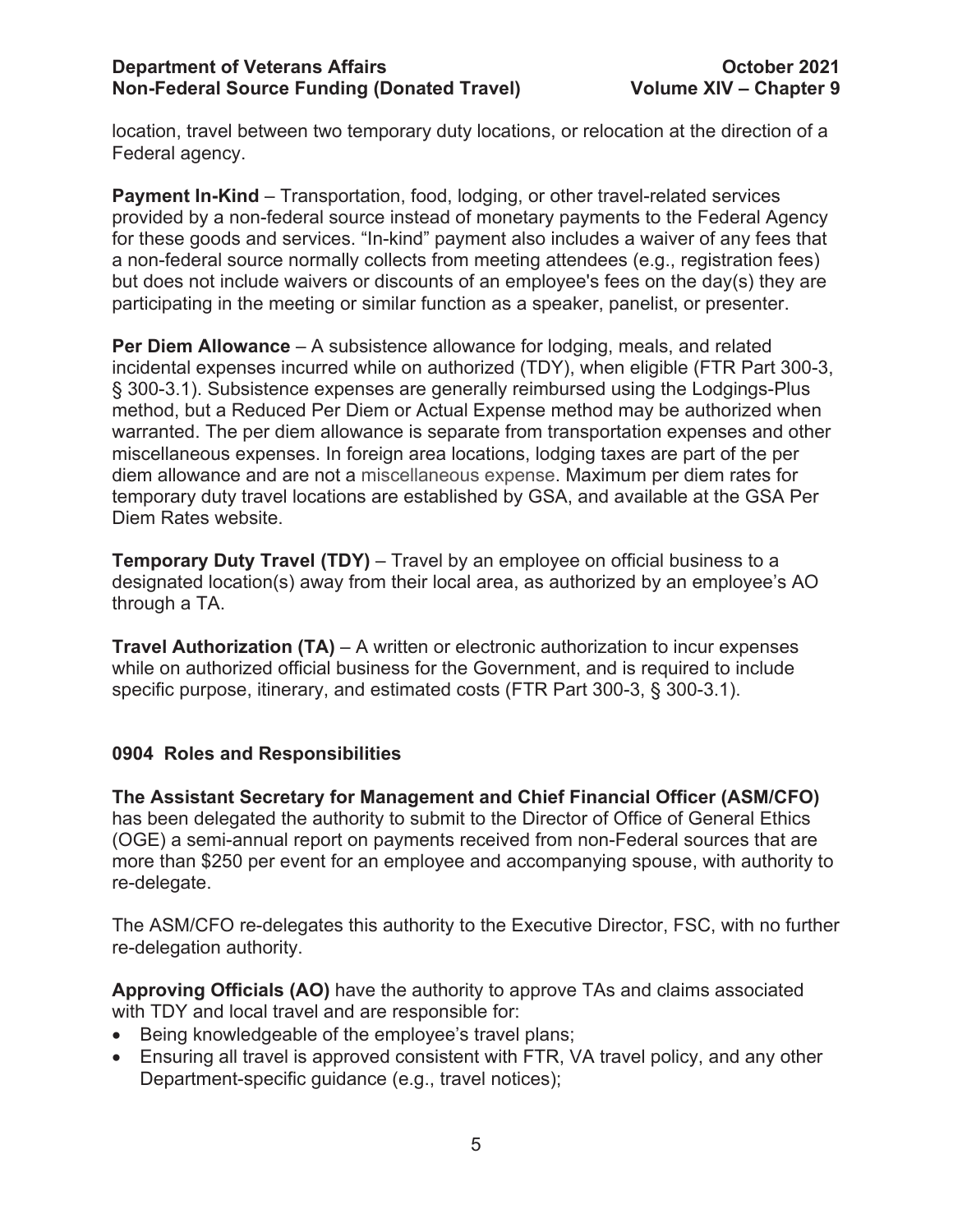# **Department of Veterans Affairs Community Community Community Community Community Community Community Community Non-Federal Source Funding (Donated Travel) Volume XIV – Chapter 9**

- Ensuring non-federally sourced donated travel is not approved without proper documentation;
- Ensuring split disbursement is utilized when the traveler has a travel card; and
- Monitoring timely processing of travel claims;

**Travelers** will be knowledgeable of FTR, VA travel policy, and any other agencyspecific guidance (e.g., travel notices); minimize costs; arrange travel using VA's travel system; ensure travel is approved in advance; comply with VA's travel charge card program guidance; ensure the balance owed of undisputed charges on their travel card is split for payment to the extent reimbursable funds are available; submit all travel claims timely; and de-obligate invalid travel documents. Travelers will complete their travel training requirements.

**VA Financial Services Center (FSC)** is responsible for TDY Travel Service Division operations and will initiate a data call semi-annually to VA organizations for reporting non-federal sourced donated travel. The Executive Director, FSC has been designated with the responsibility to submit to the Director of OGE a semi-annual report on payments received from non-Federal sources that are more than \$250 per event for an employee and accompanying spouse.

**VA Office of General Counsel (OGC) Deputy Ethics Officials** will review VA Form 0893, Advance Review of Offer to Donate Support for Official Travel, to determine under the facts presented, whether accepting the offered travel support complies with ethics laws, VA travel policies, and gift acceptance authorities.

# **0905 Policies**

# **090501 Acceptance of Non-Federal Funding for Travel**

- A. VA employees will not solicit non-federal source funds.
- B. The following statutory authorities allow VA, under certain conditions, to accept donations from non-federal sources for travel:
	- Accepting non-federal funds for travel per 5 U.S.C. § 4111 authorizes employees to accept payment of travel, subsistence, and other expenses incident to attendance at meetings. The acceptance of payments under section 4111 is contingent upon the recognition of the donor as a  $501(c)(3)$  tax-exempt organization by the Secretary of Treasury; and
	- Accepting travel per 31 U.S.C. § 1353 authorizes federal agencies to accept, on behalf of their employees, payments associated with training, meetings, or similar functions that an employee may attend in an official duty status.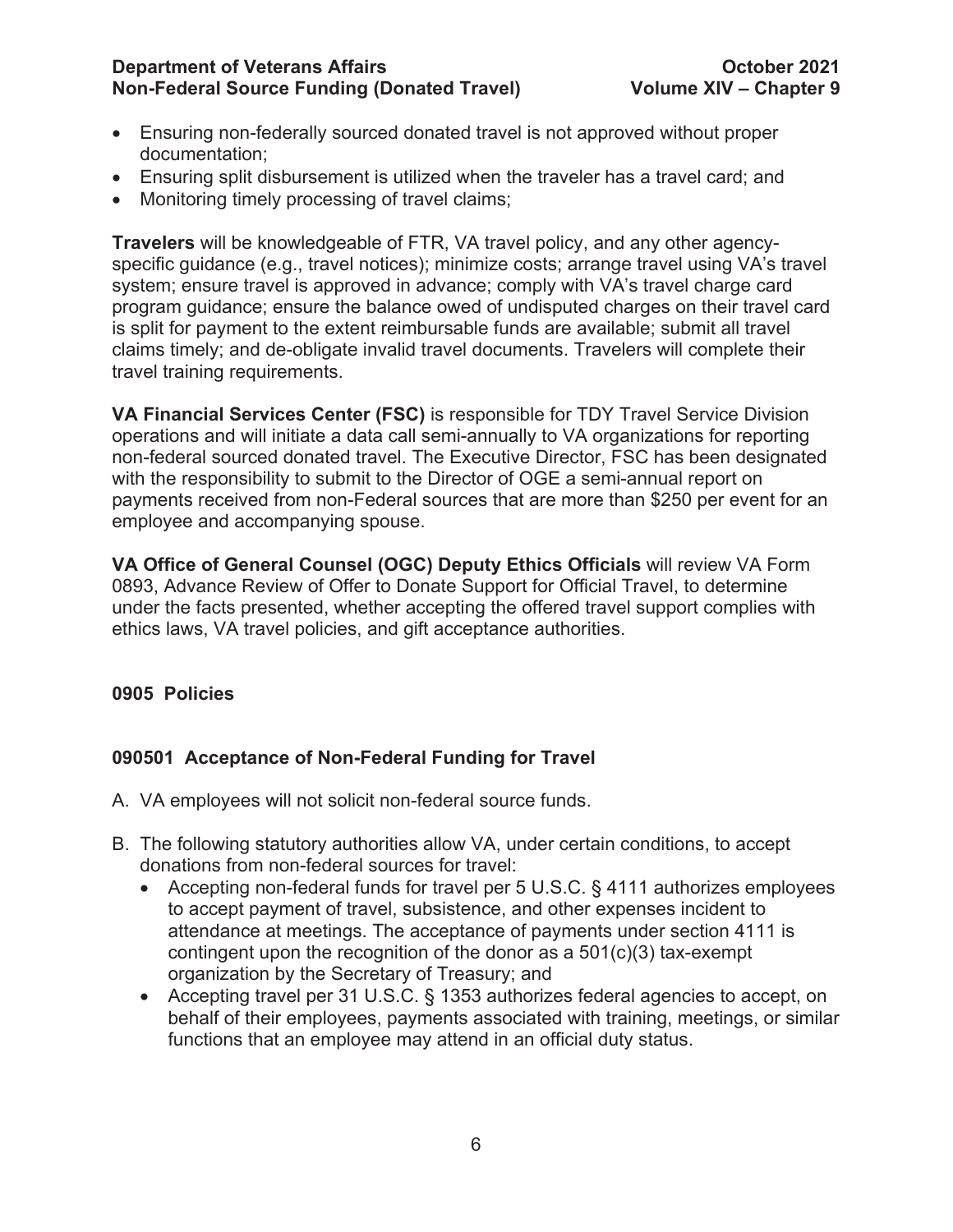- C. In addition to 5 U.S.C. § 4111 and 31 U.S.C. § 1353, rules and policies for nonfederal sourced donated travel are also found in FTR Chapter 304-1 through 304-9, Payment of Travel Expenses from a Non-Federal Source.
- D. Non-federal source travel funding offered directly to an employee, may be accepted per 5 U.S.C. § 4111 provided the following conditions are met:
	- Approval is required to be obtained in advance on a VA Form 0893 for an employee to accept the funding under this authority;
	- The cost of travel, subsistence, or other expense payable by the government for the employee's event will be reduced by the amount of the contribution/gift which is made by the private organization. As required by 5 U.S.C. § 4111(b), the employee is required to disclose all that was donated;
	- If it is a training event it must qualify under the authority of the Government Employees Training Act (5 U.S.C., Chapter 41  $\S$  4104 – 4121, and 5 U.S.C.  $\S$ 4111); and
	- The donating organization is private/non-profit as described in 26 U.S.C. § 501(c)(3) and obtained tax-exempt status under 26 U.S.C. § 501. They may pay the travel expenses (i.e., travel and subsistence) associated with nongovernment sponsored training or attendance at meetings.
- E. Per, 5 C.F.R. § 2635.201, in general, VA employees may not accept personal gifts from outside sources. However, non-federal source travel funding is permissible under 31 U.S.C. § 1353, as it authorizes federal agencies to accept gifts/donations in support of official travel.
- F. VA Form 0893, Advance Review of Offer to Donate Support for Official Travel will be used to authorize, in advance of the travel episode, the acceptance of non-federal funds to pay for travel expenses (FTR Part 304–6, § 304-3.3).
- G. VA may accept payments from multiple non-federal sources including non-profit VA Research and Education entities.
- H. Non-federal funds must be in check form as accepting cash is forbidden (FTR Part 304–6, § 304-6.1).
- I. If VA accepts the payment rather than the traveler, the approved donated funding will be credited to the appropriation applicable to such expenses, except as specifically provided for by law.
- J. Payments from non-federal sources will be by check or similar instrument made payable to "Department of Veterans Affairs". Payments that are "in-kind" (services or other benefits for travel provided directly by non-federal sources, for example, meals, lodging, transportation, or event tickets.) will be given directly to the employee (FTR Part 304–4, § 304-3.10).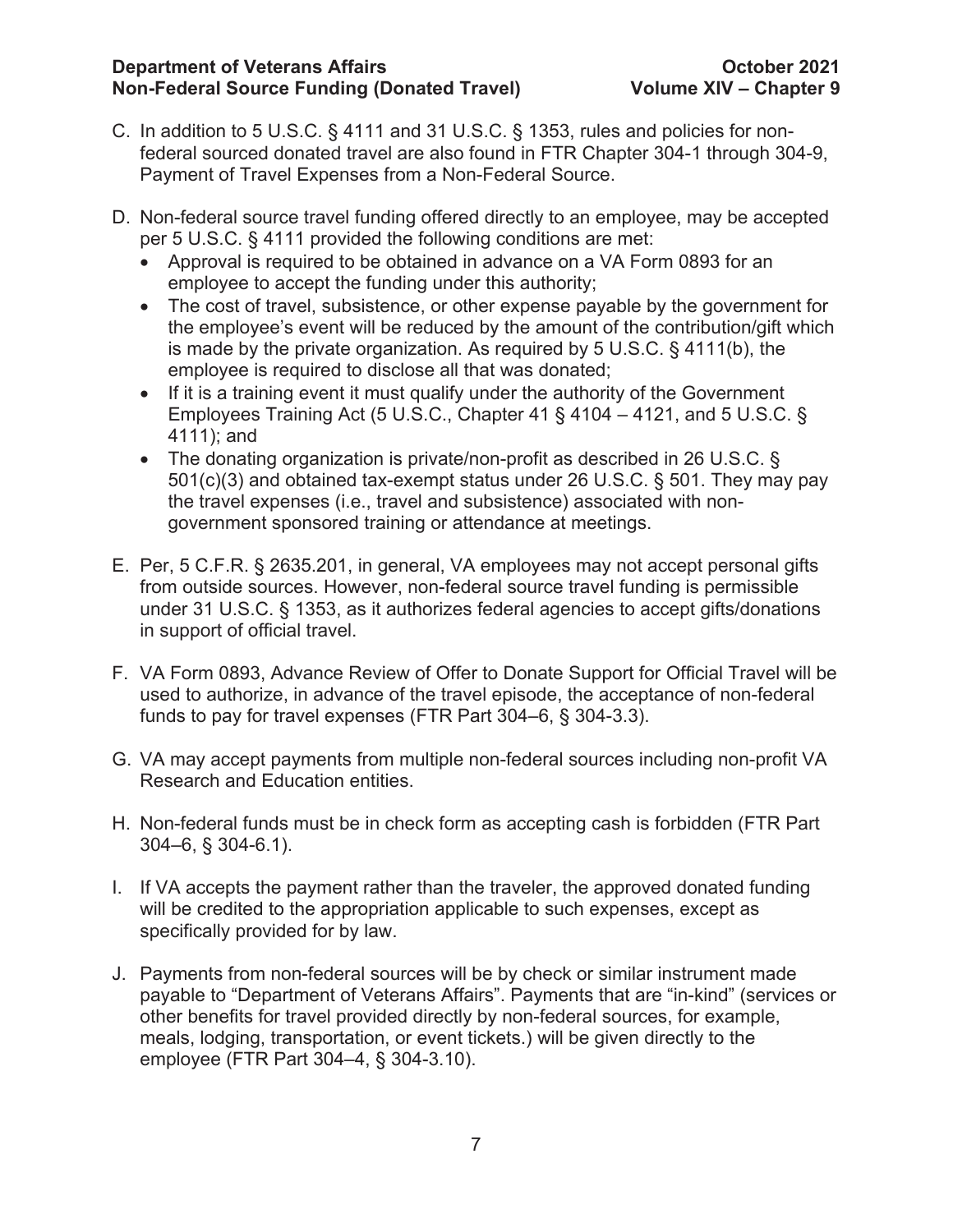## **Department of Veterans Affairs October 2021 Non-Federal Source Funding (Donated Travel)**

- K. VA (or the traveler on behalf of VA) may accept payment from non-federal sources for accompanying spouses when it is determined that the presence of spouses at the meeting or similar function is in the interest of VA. A spouse's presence at an event may be determined to be in the interest of VA if the spouse will:
	- Support the mission of VA or substantially assist the VA employee in carrying out his/her official duties;
	- Attend a ceremony at which the employee will receive an award or honorary degree;
	- Due to medical necessity serve as an attendant to the VA employee;
	- Participate in substantive programs related to VA programs or operations, per FTR Part 304–4, § 304-3.14; and/or
	- Non-federal funds must be in check form and accepting cash is forbidden) (FTR Part 304–6, § 304-6.1).

The accompanying spouse's travel will be processed as an invitational traveler eligible for payment of travel, subsistence, and related expenses.

- L. VA employees will not accept non-federal source funds for attendance at meetings or other events that are required to carry out a function that is essential to the Agency's statutory or regulatory duties, such as an inspection, a hearing, or a negotiation.
- M. VA employees will not accept non-federal source funds in connection with promotional vendor training or other meetings held for the primary purpose of marketing the non-federal source's products or services.
- N. In situations where travel is provided by a vendor under contract and the full cost of the travel was included in the contract (e.g., travel for audiologists to learn fitting techniques for the vendor hearing aid brand), VA OGC Ethics Specialty Team review on VA Form 0893 is not required.

# **090502 Review and Approval of Donated Travel**

- A. Travelers should submit VA Form 0893, Advance Review of Offer to Donate Support for Official Travel to the OGC Ethics Specialty Team (GovernmentEthics@va.gov) at least two weeks in advance of the travel episode. This form will be utilized to obtain and document approval of the acceptance of non-federal source travel funding.
- B. AO's will ensure VA Form 0893 (signed by OGC Ethics Specialty Team) is uploaded into the travel system prior to approving travel.
- C. The Office of General Counsel Ethics Specialty Team will review VA Form 0893. Incomplete forms and untimely forms will be returned for corrections. If approved, they will return the signed form to the traveler to be uploaded into the travel system. All travel arrangements will be completed early and well in advance of the travel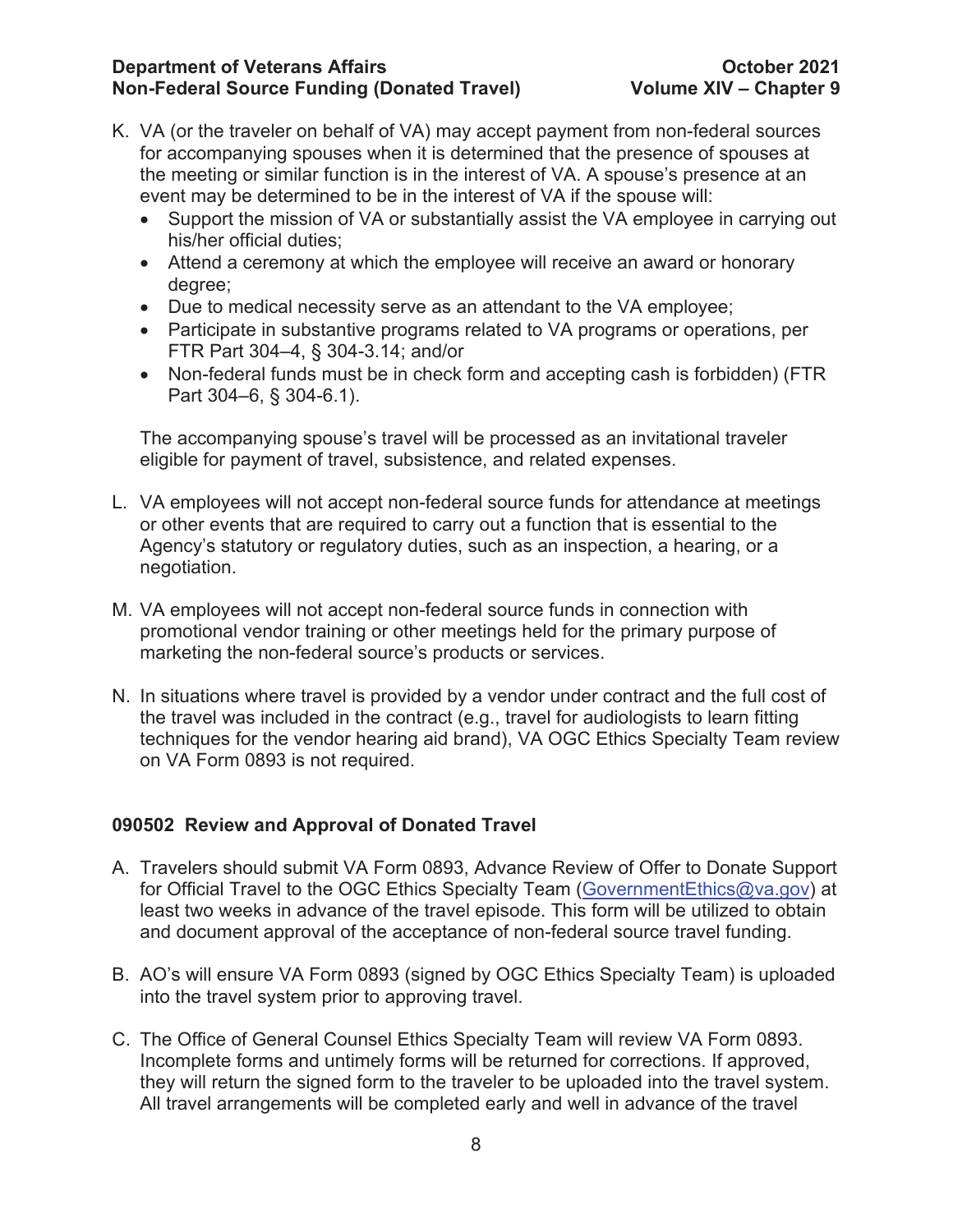date. The traveler should maintain contact with the travel clerk and/or AO throughout the process.

- D. Per 5 C.F.R § 2635, VA will ensure ethical standards have been followed and consider the below factors in determining whether to accept the gift from the nonfederal source for travel expenses:
	- The non-federal source being considered;
	- Purpose of the meeting;
	- Other participants being considered;
	- Nature and sensitivity of other matters pending at the Agency that may affect the non-federal source;
	- Significance of the employee's role in any such matter;
	- Amount and nature of the travel benefits offered:
	- Acceptance of the payment under the circumstances would not cause a reasonable person with knowledge of all the facts to question the integrity of VA programs or operations; and/or
	- The travel is in the best interest of the Government and relates to an employee's official duties.

After considering these items, VA may accept or decline the offered payment or may qualify its acceptance by limiting the extent of the employee's participation or the type of benefits that may be accepted.

- E. VA may accept or authorize employees to accept payments from non-federal sources for official travel to a meeting, or other similar functions only when:
	- The traveler is in an official duty status (Authorized Absence is not an official duty status) on a domestic or foreign travel trip;
	- The TA is established in VA's travel system before the travel begins; and
	- A VA OGC Deputy Ethics Official has reviewed VA Form 0893, determined acceptance of the gift of travel to be lawful, and has signed the form and returned it to the employee.
- F. If it is determined in advance of the employee's travel that payment from the nonfederal source will cover some but not all of the employee's allowable transportation and per diem expenses, the employee's TA will state that the employee will receive reimbursement for the difference between the authorized travel allowances and the payment received from a non-federal source.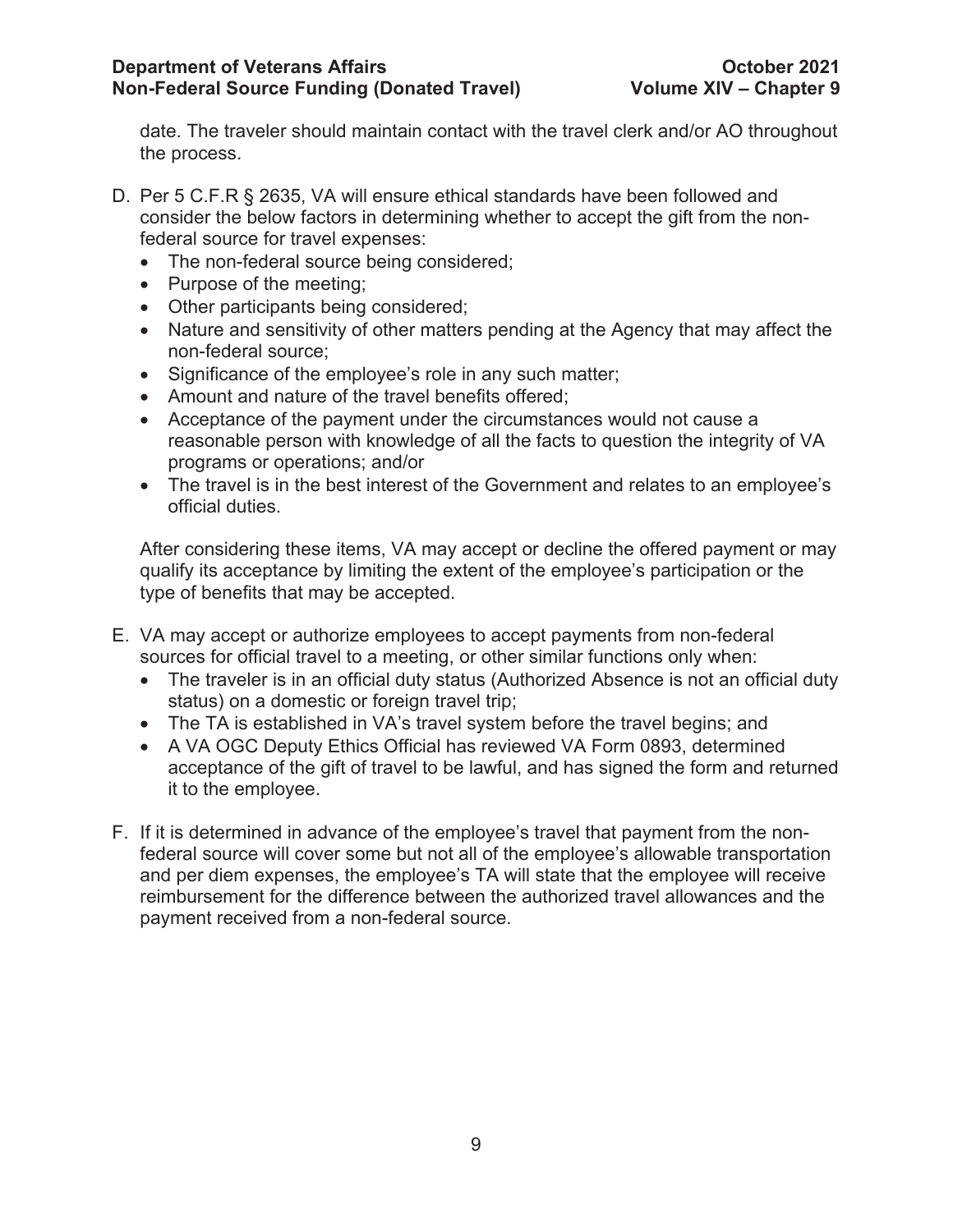# **090503 Post Travel Acceptance or Modification of Funding**

- A. If a non-federal source offers to pay for travel expenses after travel has begun, an employee may accept payment (either check or payment in kind for a nonprofit but never cash) on behalf of VA for donated travel expenses as follows:
	- 1. In a case where VA approval was obtained on a VA Form 0893 to accept nonfederal funding from an entity prior to commencing travel and the same entity has offered additional funding for travel expenses occurring after travel has commenced, then the traveler may accept the payment on behalf of VA if the offer is in accordance with FTR Part 304–4, § 304-3.13(a). Upon completion of the travel, the employee has seven (7) business days to update VA Form 0893 with the new amount and route for approval. An amended TA is required with appropriate comments explaining the reason for the amendment; the recently accepted donated expenses will be adjusted accordingly.
	- 2. In a case where VA did not authorize acceptance of any payment from a nonfederal source before the employee commencing travel, an employee may accept on behalf of VA the payment from the non-federal source if the offer is in accordance with FTR Part 304–4, § 304-3.13(b).
- B. If the additional or modified funds offered on a VA Form 0893 are accepted, an amended TA is required with appropriate comments explaining the reason for the amendment; the "Type Code" (in the drop-down menu) is required to be changed from "Regular TDY" to "Sponsored – Non-Fed"; the post-travel accepted donated expenses will be adjusted accordingly, and the approved VA Form 0893 will be attached for the approving official (AO) to authorize the amended TA.
- C. If VA does not subsequently authorize acceptance of any or all payment(s) from a non-federal source on the post-travel VA Form 0893, and the employee accepted the offered payment during their travel, the resolution will be consistent with FTR Part 304–4, § 304-3.13(b)(3). The funding will need to be returned to the non-federal donor and the TA will need to be amended in accordance with the resolution as applicable.

# **090504 Disciplinary Actions and Penalties**

- A. If an employee improperly accepts non-federal source travel funds, VA may require the employee to pay an amount equal to the amount of the payment accepted, to the General Fund of the Treasury. In addition, the employee will not be entitled to any reimbursement from the Government for travel expenses that the non-federal source payment was intended to cover.
- B. The most common mistakes made when accepting funds from non-federal sources are: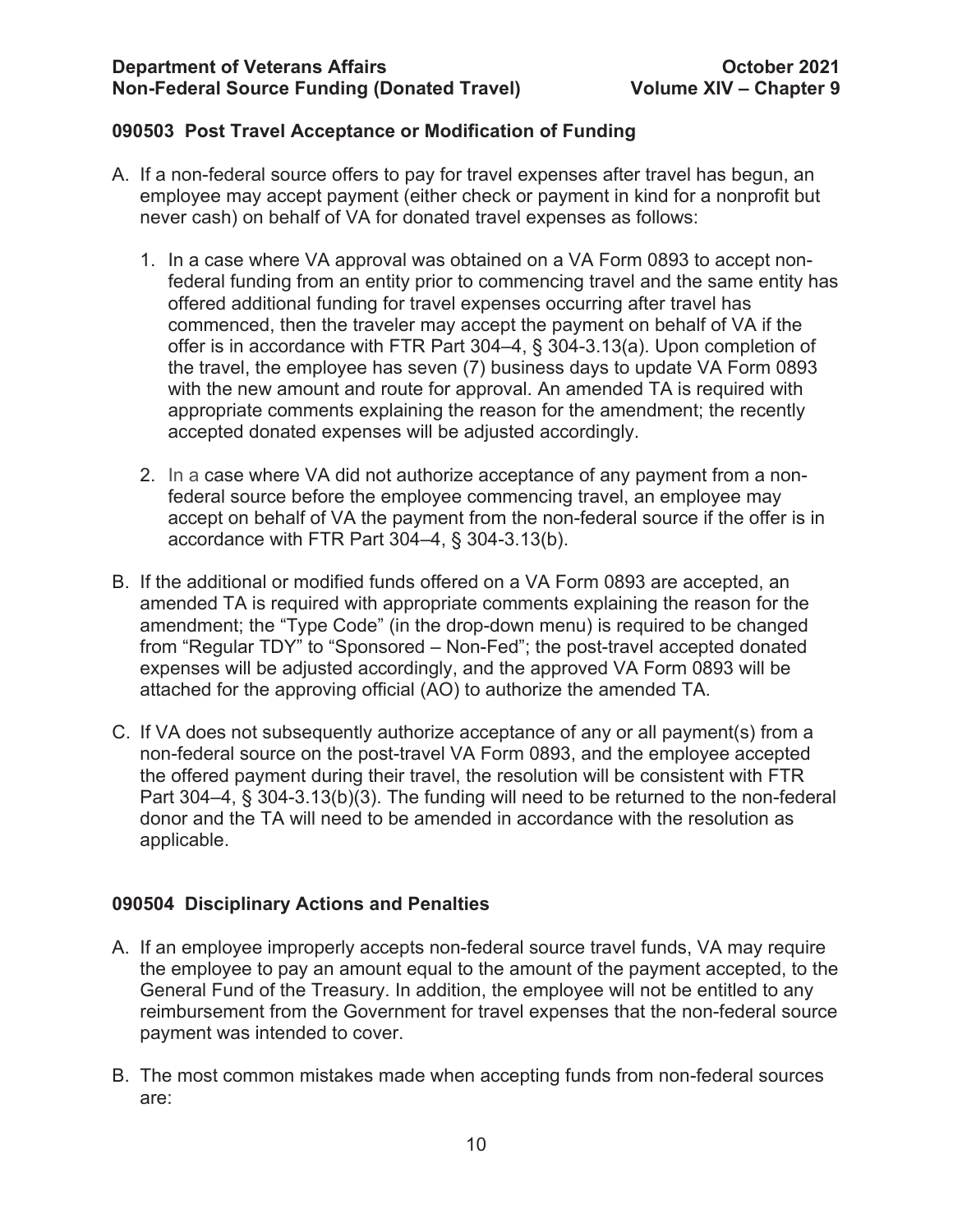# **Department of Veterans Affairs October 2021 Non-Federal Source Funding (Donated Travel)**

- Not getting approval prior to accepting non-federal source funds; and/or
- Employees receiving checks directly from donors who are not  $501(c)(3)$  nonprofit organizations.

# **090505 Reimbursement for Official Travel**

- A. All approved non-federal sponsored travel (i.e., temporary duty and local travel) requires the entry and approval of a TA in VA's travel system. When entering the TA into VA's travel system a dropdown menu will appear and "SPONSORED – NON-FED" should be selected from the available choices. Refer to the FSC Direct – Sponsor/Non-Fed Sponsor (Donated) Travel guide. Approved VA Form 0893 must be attached to the TA.
- B. Employees may not use manual VA Form 3036, Travel Authority for Temporary Duty Travel, when non-federal source funds are used to pay for employee travel expenses.
- C. Employees (and the accompanying spouse or attendant, when applicable) will submit a travel claim in VA's travel system within five (5) business days after the completion of official travel for all travel expense reimbursement claims which were not paid "in-kind" by non-federal sources.
- D. Employees may not claim reimbursement for travel expenses that were provided inkind by a non-federal source whether given to the Agency or directly to the employee. For example, if the non-federal source provided a meal, the employee's travel reimbursement will be decreased by the amount that would otherwise be payable for the meal. Employees are not required to submit receipts for any travel expenses provided in-kind by the non-federal source; however, the expenses will be reported on VA Form 0893 (FTR Part 304–4, § 304-3.16).

# **090506 Valuation Gifts In-kind**

- A. FTR Part 304–6, Subpart B, § 304-6.6, describes how VA will value travel gifts in kind (other than a check).
- B. VA will use the guidelines established in Appendix C when determining the value of payments "in-kind" for reporting on OGE Form-1353, Report of Payments Accepted from a Non-Federal Source.

# **090507 Reporting Requirements**

A. Per 31 U.S.C § 1353, the head of each agency of the executive branch shall submit reports of payments of more than \$250 accepted with respect to employees of the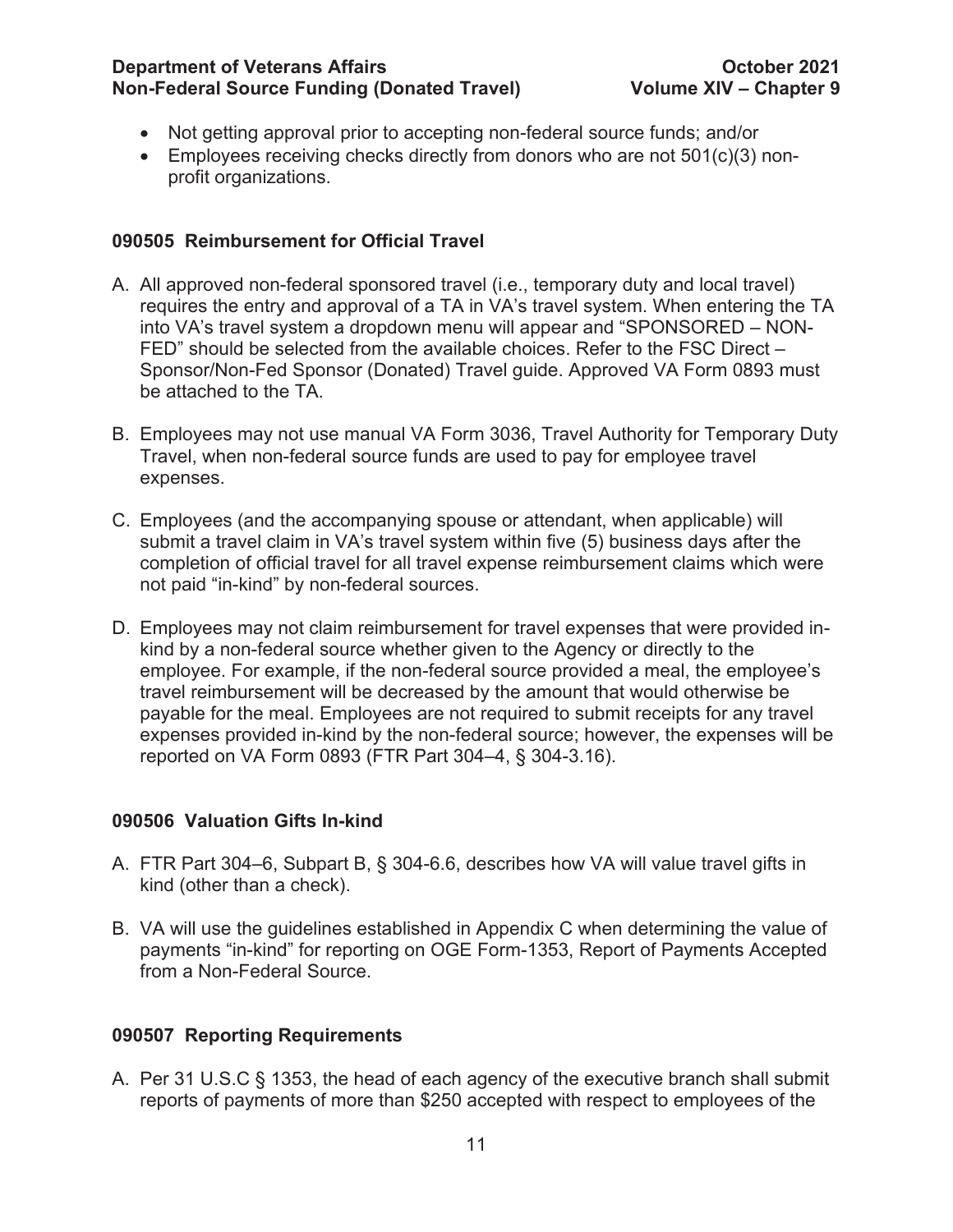agency to the Director of OGE. The Director shall make these reports available to the public.

The SECVA has delegated to the ASM/CFO the authority to report semi-annually on payments received from non-Federal sources that are more than \$250 per event for an employee and accompanying spouse to the Director of OGE. The Executive Director, FSC is designated with the authority for submitting the OGE Form-1353, Report of Payments Accepted from a Non-Federal Source to the Director of OGE. Refer to VA Financial Policy Volume XIV Chapter 1, Travel Administration, for the Secretary of Veterans Affairs (SECVA) Memorandum, "Delegation of Authority for Travel and Conferences".

- B. The FSC TDY Travel Services Division submits a data call to VA Travel organizations and provides a form to complete and submit back to FSC. FSC then collects the data from all VA Organizations and combines the individual items more than \$250 per event, per 31 U.S.C. § 1353, and enters them into the OGE Form 1353, Semiannual Report of Payments Accepted From a Non-Federal Source.
- C. Negative responses are required and indicate there are no donated travel items to report.
- D. Reports are based on the actual date the travel is performed per 31 U.S.C. § 1353.
- E. The Executive Director, FSC is required to submit the OGE Form 1353 report on a semi-annual basis to the Director of OGE by May 31st and November 30th. The May 31st report contains non-federal source travel funding received from October 1 through March 31, and the November 30th report contains non-federal source travel funding received from April 1 through September 30**.**

The FSC will send the OGE Form 1353 to the Director of OGE via email to 1353Travel@OGE.gov.

# **0906 Authorities and References**

5 C.F.R. Part 2635, Standards of Ethical Conduct for Employees of the Executive **Branch** 

5 U.S.C., Chapter 41 § 4104 – 4121 GETA Training Activities

5 U.S.C. § 4111, Acceptance of Contributions, Awards, and Other Payments

26 U.S.C. § 501(c)(3), Exemption from Tax on Corporations, Certain Trusts, etc.

31 U.S.C. § 1353, Acceptance of Travel and Related Expenses from Non- Federal **Sources**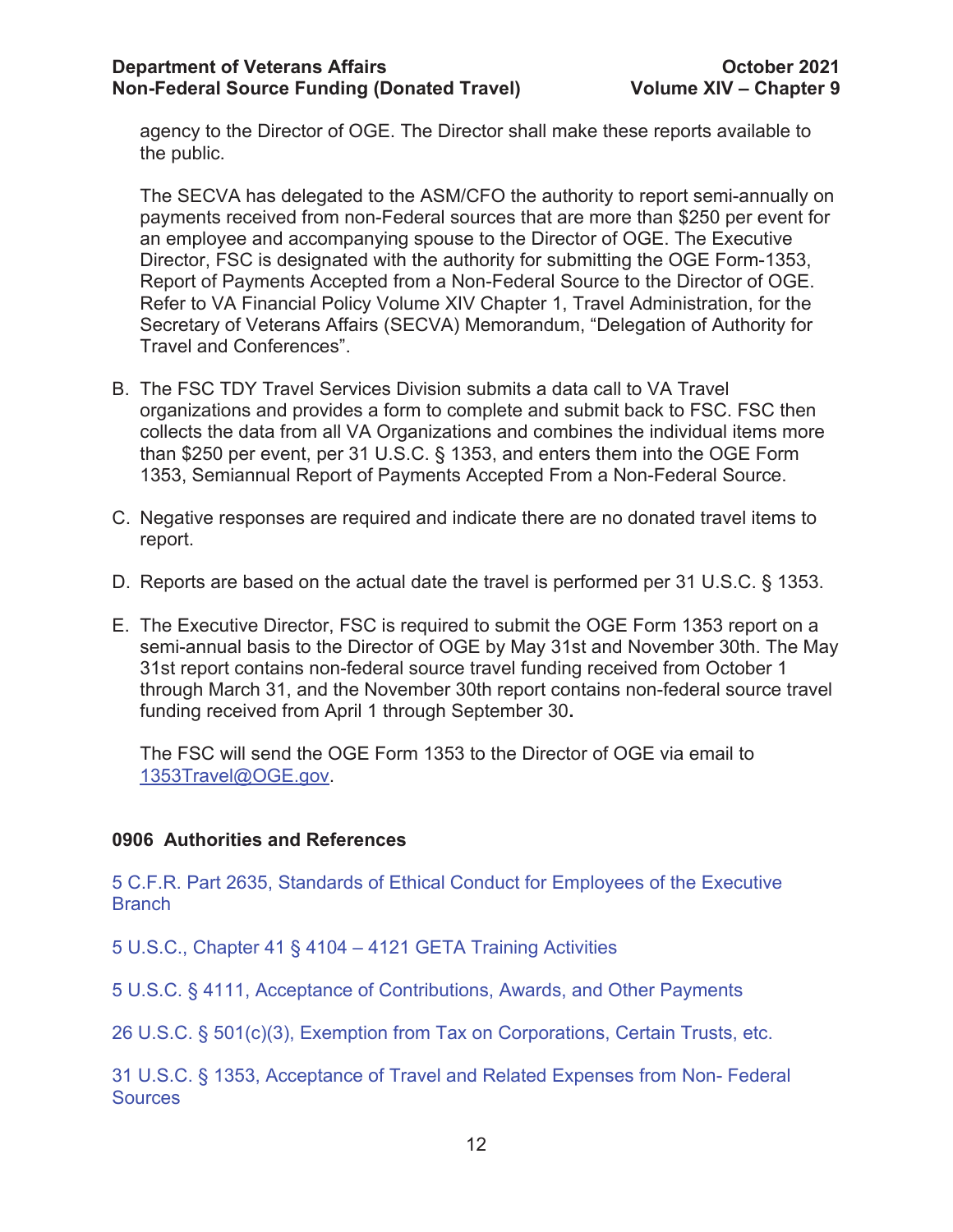FTR Part 300 through 304 Federal Travel Regulation System

FTR Part 300-3, Glossary of Terms, § 300-3.1, Conference

FTR Part 300-3, Glossary of Terms, § 300-3.1, Official Station

FTR Part 300-3, Glossary of Terms, § 300-3.1, Per Diem Allowance

FTR Part 300-3, Glossary of Terms, § 300-3.1, Travel Authorization

FTR Part 304–4, Payment of Travel Expenses from a Non Federal Source, § 304- 3.13(a), After I begin travel to a meeting, what should I do if a non-Federal source offers to pay for one or more of my travel expenses without my or my agency's prior knowledge?

FTR Part 304–4, Payment of Travel Expenses from a Non Federal Source, § 304- 3.13(b), After I begin travel to a meeting, what should I do if a non-Federal source offers to pay for one or more of my travel expenses without my or my agency's prior knowledge?

FTR Part 304–4, Payment of Travel Expenses from a Non Federal Source, § 304-3.14, May a non-Federal source pay for my spouse to accompany me to a meeting?

FTR Part 304–6, Payment of Travel Expenses from a Non Federal Source, § 304-3.3, May my agency or I accept payment for travel expenses to a meeting from a non-Federal source?

FTR Part 304–6, Payment of Travel Expenses from a Non Federal Source, § 304-6.1, May we accept a monetary payment in the form of cash from a non-Federal source?

FTR Part 304–6, Subpart B, Payment of Travel Expenses from a Non Federal Source, § 304-6.4 -6.9, Accepting and Reporting Travel Gifts In-Kind

FTR Part 304–4, Payment of Travel Expenses from a Non Federal Source, § 304-3.10, Is my agency's acceptance of a waived or discounted registration fee from a non-Federal sponsor of a meeting or similar function considered a payment in kind for the day(s) I am participating as a speaker, panelist, or presenter at the event?

FTR Part 304–4, Payment of Travel Expenses from a Non Federal Source, § 304-3.16, What must I submit to my agency for reimbursement when a non-Federal source pays all or part of my travel expenses to attend a meeting?

Ethics Specialty Team

FSC Direct – Sponsor/Non-Fed Sponsor (Donated) Travel Guide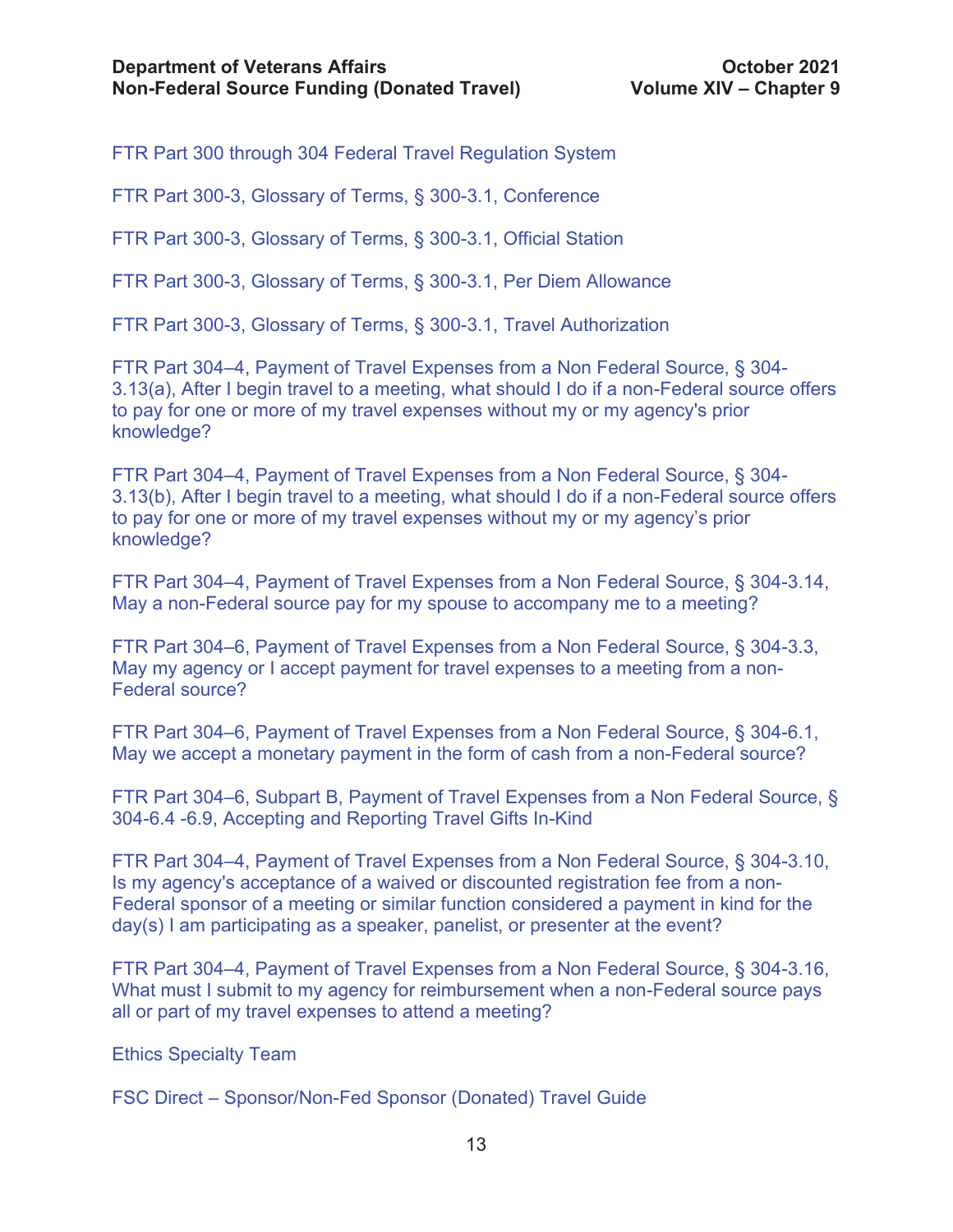GSA Per Diem Rates

OGC Memorandum dated October 26, 2016, "Conference Clarification"

OGE Form 1353 and Instructions

The United States Office of Government Ethics

USOGE Form 1353 Available to the Public

VA Form 0893, Advance Review of Offer to Donate Support for Official Travel

VA Financial Policy Volume XIV Chapter 6, International Travel

VA Financial Policy Volume XIV Chapter 7, Local Travel

VA Financial Policy Volume XVI Chapter 2, Government Travel Charge Card Program

# **0907 Rescissions**

VA Financial Policy Volume XIV Chapter 9, Non-Federal Source Funding (Donated Travel), dated January 2021.

### **0908 Questions**

Questions concerning these financial policies and procedures should be via email to:

| VAFSCtravelpolicy@va.gov |
|--------------------------|
| TRAVEL.VBACO@va.gov      |
| NCABudgetService@va.gov  |
| VACOITTravel@va.gov      |
| VAFSCtravelpolicy@va.gov |
|                          |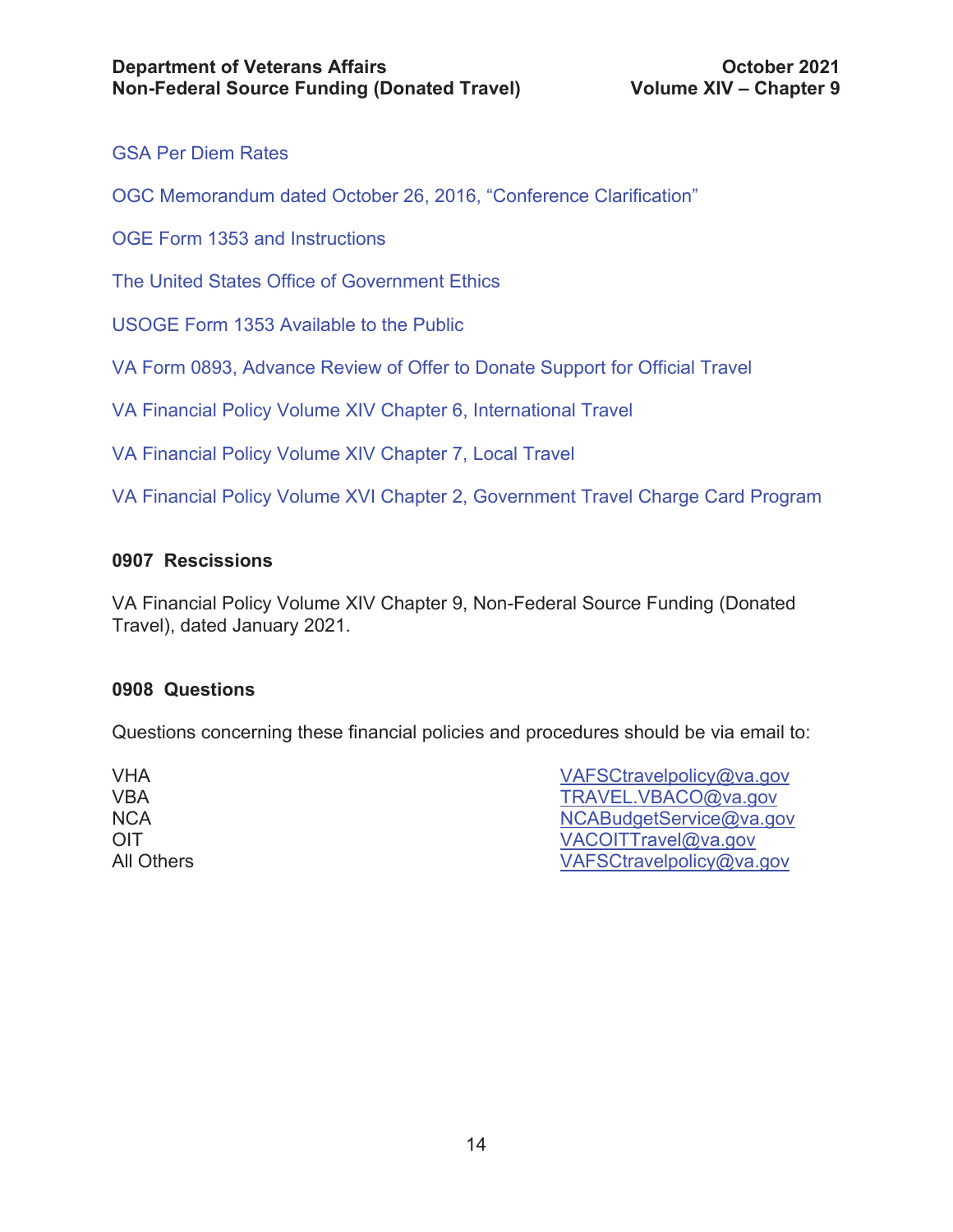# **Appendix A: VA Form 0893 Advance Review of Donated Travel**

| NOTE: This VA Form 0893 is to be used to accept a gift of travel from a non-federal source under 31 U.S.C. §1353 or 5 U.S.C. §4111 and does NOT replace a travel                                                                                                                                                                                                                                                                                                                                                                                                                                                                                                                                                                                                      |                           |                              |                       |                             | ADVANCE REVIEW OF OFFER TO DONATE SUPPORT FOR OFFICIAL TRAVEL                                                                                                                                                                                                                                                                                             |                                                                  |   |                           |                 |
|-----------------------------------------------------------------------------------------------------------------------------------------------------------------------------------------------------------------------------------------------------------------------------------------------------------------------------------------------------------------------------------------------------------------------------------------------------------------------------------------------------------------------------------------------------------------------------------------------------------------------------------------------------------------------------------------------------------------------------------------------------------------------|---------------------------|------------------------------|-----------------------|-----------------------------|-----------------------------------------------------------------------------------------------------------------------------------------------------------------------------------------------------------------------------------------------------------------------------------------------------------------------------------------------------------|------------------------------------------------------------------|---|---------------------------|-----------------|
| authorization. An APPROVED VA Form 0893 MUST BE INCLUDED with a travel authorization in VA's electronic travel system. This form is not used for personal<br>capacity travel or when travel is provided under a contract.                                                                                                                                                                                                                                                                                                                                                                                                                                                                                                                                             |                           |                              |                       |                             |                                                                                                                                                                                                                                                                                                                                                           |                                                                  |   |                           |                 |
|                                                                                                                                                                                                                                                                                                                                                                                                                                                                                                                                                                                                                                                                                                                                                                       |                           |                              |                       |                             | INSTRUCTIONS: Complete and have the traveler's office head review and sign electronically on page 2. Forward to the appropriate OGC Ethics Specialty Team (EST)                                                                                                                                                                                           |                                                                  |   |                           |                 |
|                                                                                                                                                                                                                                                                                                                                                                                                                                                                                                                                                                                                                                                                                                                                                                       |                           |                              |                       |                             | mailbox (which can be found at this link; https://www.va.cov/OOC/doca/lithics/VA_Ethics Officials Contacts.ndf), as determined by the traveler's official daty station.<br>Include a copy of the invitation and agenda. An EST deputy effice official will review and return the form to you. You must then provide the form to one of the officials with |                                                                  |   |                           |                 |
| travel system. All approvals must be complete ISEFORE travel begins.                                                                                                                                                                                                                                                                                                                                                                                                                                                                                                                                                                                                                                                                                                  |                           |                              |                       |                             | gift acceptance authority listed on the bottom of page 2. Upon obtaining all signatures, this form must be included with the travel authorization for approval in VA's electronic                                                                                                                                                                         |                                                                  |   |                           |                 |
| NAME OF VALEMPLOYEE                                                                                                                                                                                                                                                                                                                                                                                                                                                                                                                                                                                                                                                                                                                                                   |                           |                              |                       | POSITION TITLE              | INFORMATION ABOUT VA EMPLOYEE (Traveler)                                                                                                                                                                                                                                                                                                                  | E-MAIL ADDRESS                                                   |   |                           |                 |
|                                                                                                                                                                                                                                                                                                                                                                                                                                                                                                                                                                                                                                                                                                                                                                       |                           |                              |                       |                             |                                                                                                                                                                                                                                                                                                                                                           |                                                                  |   |                           |                 |
| PHONE NUMBER                                                                                                                                                                                                                                                                                                                                                                                                                                                                                                                                                                                                                                                                                                                                                          |                           | <b>ADMINISTRATION/OFFICE</b> |                       |                             |                                                                                                                                                                                                                                                                                                                                                           | <b>DUTY STATION (Facility Name and City)</b>                     |   |                           |                 |
|                                                                                                                                                                                                                                                                                                                                                                                                                                                                                                                                                                                                                                                                                                                                                                       |                           |                              |                       |                             | INFORMATION ABOUT DONOR AND/OR HOST ORGANIZATION                                                                                                                                                                                                                                                                                                          |                                                                  |   |                           |                 |
| NAME OF ORGANIZATION HOSTING THE EVENT                                                                                                                                                                                                                                                                                                                                                                                                                                                                                                                                                                                                                                                                                                                                |                           |                              |                       |                             |                                                                                                                                                                                                                                                                                                                                                           | NAME OF DONOR ORGANIZATION (I) district from Host                |   |                           |                 |
|                                                                                                                                                                                                                                                                                                                                                                                                                                                                                                                                                                                                                                                                                                                                                                       |                           |                              |                       |                             |                                                                                                                                                                                                                                                                                                                                                           |                                                                  |   |                           |                 |
| HOST ORGANIZATION POINT OF CONTACT (POC)                                                                                                                                                                                                                                                                                                                                                                                                                                                                                                                                                                                                                                                                                                                              |                           |                              |                       |                             |                                                                                                                                                                                                                                                                                                                                                           | DONOR ORGANIZATION POINT OF CONTACT (POC)                        |   |                           |                 |
| HOST POINT OF CONTACT E-MAIL ADDRESS                                                                                                                                                                                                                                                                                                                                                                                                                                                                                                                                                                                                                                                                                                                                  |                           |                              |                       |                             |                                                                                                                                                                                                                                                                                                                                                           | DONOR POINT OF CONTACT E-MAIL ADDRESS                            |   |                           |                 |
| HOST POINT OF CONTACT DAYTIME PHONE NUMBER                                                                                                                                                                                                                                                                                                                                                                                                                                                                                                                                                                                                                                                                                                                            |                           |                              |                       |                             |                                                                                                                                                                                                                                                                                                                                                           | DONOR POINT OF CONTACT DAYTIME PHONE NUMBER                      |   |                           |                 |
|                                                                                                                                                                                                                                                                                                                                                                                                                                                                                                                                                                                                                                                                                                                                                                       |                           | <b>DCT:</b>                  |                       |                             |                                                                                                                                                                                                                                                                                                                                                           | <b>EXT:</b>                                                      |   |                           |                 |
| FULL NAME (no alderedation) AND ADDRESS OF EVENT (including City, State, Country)                                                                                                                                                                                                                                                                                                                                                                                                                                                                                                                                                                                                                                                                                     |                           |                              |                       |                             | INFORMATION ABOUT MEETING OR EVENT SPONSORED BY (DONOR) HOST ORGANIZATION                                                                                                                                                                                                                                                                                 | START DATE OF EVENT                                              |   | <b>END DATE OF EVENT</b>  |                 |
|                                                                                                                                                                                                                                                                                                                                                                                                                                                                                                                                                                                                                                                                                                                                                                       |                           |                              |                       |                             |                                                                                                                                                                                                                                                                                                                                                           |                                                                  |   |                           |                 |
|                                                                                                                                                                                                                                                                                                                                                                                                                                                                                                                                                                                                                                                                                                                                                                       |                           |                              |                       |                             |                                                                                                                                                                                                                                                                                                                                                           | START DATE OF TRAVEL                                             |   | <b>END DATE OF TRAVEL</b> |                 |
|                                                                                                                                                                                                                                                                                                                                                                                                                                                                                                                                                                                                                                                                                                                                                                       |                           |                              |                       |                             |                                                                                                                                                                                                                                                                                                                                                           | (foreign translers only)                                         |   | (foreign travelers and/o  |                 |
| PURPOSE OF EVENT (behals 1. Now this most will further KK's interests, and 2. how this system is part of your official duties.)                                                                                                                                                                                                                                                                                                                                                                                                                                                                                                                                                                                                                                       |                           |                              |                       |                             |                                                                                                                                                                                                                                                                                                                                                           |                                                                  |   |                           |                 |
| ı                                                                                                                                                                                                                                                                                                                                                                                                                                                                                                                                                                                                                                                                                                                                                                     |                           |                              |                       |                             |                                                                                                                                                                                                                                                                                                                                                           |                                                                  |   |                           |                 |
| OTHER ENTITIES ATTENDING OR PARTICIPATING                                                                                                                                                                                                                                                                                                                                                                                                                                                                                                                                                                                                                                                                                                                             |                           |                              |                       |                             |                                                                                                                                                                                                                                                                                                                                                           | ROLE OF EMPLOYEE-TRAVELER (e.g. ansades, speaker, trainer, etc.) |   |                           |                 |
|                                                                                                                                                                                                                                                                                                                                                                                                                                                                                                                                                                                                                                                                                                                                                                       |                           |                              |                       |                             |                                                                                                                                                                                                                                                                                                                                                           |                                                                  |   |                           |                 |
|                                                                                                                                                                                                                                                                                                                                                                                                                                                                                                                                                                                                                                                                                                                                                                       |                           |                              |                       |                             |                                                                                                                                                                                                                                                                                                                                                           |                                                                  |   |                           |                 |
|                                                                                                                                                                                                                                                                                                                                                                                                                                                                                                                                                                                                                                                                                                                                                                       |                           |                              |                       |                             |                                                                                                                                                                                                                                                                                                                                                           |                                                                  |   |                           |                 |
|                                                                                                                                                                                                                                                                                                                                                                                                                                                                                                                                                                                                                                                                                                                                                                       |                           | YES<br>I NO                  |                       |                             |                                                                                                                                                                                                                                                                                                                                                           |                                                                  |   |                           |                 |
|                                                                                                                                                                                                                                                                                                                                                                                                                                                                                                                                                                                                                                                                                                                                                                       |                           |                              |                       |                             | YES                                                                                                                                                                                                                                                                                                                                                       | NO.                                                              |   |                           |                 |
|                                                                                                                                                                                                                                                                                                                                                                                                                                                                                                                                                                                                                                                                                                                                                                       |                           |                              |                       |                             |                                                                                                                                                                                                                                                                                                                                                           |                                                                  |   |                           |                 |
|                                                                                                                                                                                                                                                                                                                                                                                                                                                                                                                                                                                                                                                                                                                                                                       | <b>GIFT</b><br>cose       | NO.OF<br><b>NIGHTS</b>       | <b>COST PER NIGHT</b> |                             |                                                                                                                                                                                                                                                                                                                                                           |                                                                  |   | <b>LODGING/MEALS</b>      | PER DIEM        |
|                                                                                                                                                                                                                                                                                                                                                                                                                                                                                                                                                                                                                                                                                                                                                                       |                           | s                            |                       |                             |                                                                                                                                                                                                                                                                                                                                                           | <b>TOTAL LODGING</b>                                             | ę |                           |                 |
|                                                                                                                                                                                                                                                                                                                                                                                                                                                                                                                                                                                                                                                                                                                                                                       |                           | <b>SELF</b>                  |                       |                             | <b>SPOUSE</b>                                                                                                                                                                                                                                                                                                                                             |                                                                  |   |                           |                 |
|                                                                                                                                                                                                                                                                                                                                                                                                                                                                                                                                                                                                                                                                                                                                                                       | s                         |                              |                       | s                           |                                                                                                                                                                                                                                                                                                                                                           | <b>OTAL MEALS</b>                                                | s |                           |                 |
|                                                                                                                                                                                                                                                                                                                                                                                                                                                                                                                                                                                                                                                                                                                                                                       |                           | COACH<br>tut CLASS S         | PREMIUM               | CONCH<br><b>Tel CLASS S</b> | PREMIUM                                                                                                                                                                                                                                                                                                                                                   | <b>IOTAL FARES</b>                                               |   |                           |                 |
|                                                                                                                                                                                                                                                                                                                                                                                                                                                                                                                                                                                                                                                                                                                                                                       | s                         |                              |                       |                             |                                                                                                                                                                                                                                                                                                                                                           | <b>M GROUN</b>                                                   | s |                           |                 |
|                                                                                                                                                                                                                                                                                                                                                                                                                                                                                                                                                                                                                                                                                                                                                                       | s                         |                              |                       | s                           |                                                                                                                                                                                                                                                                                                                                                           | <b>RANSPORTATION</b><br><b>TOTAL FEES</b>                        | s |                           |                 |
| ROUND                                                                                                                                                                                                                                                                                                                                                                                                                                                                                                                                                                                                                                                                                                                                                                 |                           |                              |                       |                             |                                                                                                                                                                                                                                                                                                                                                           | <b>TOTAL OTHER</b>                                               |   |                           |                 |
|                                                                                                                                                                                                                                                                                                                                                                                                                                                                                                                                                                                                                                                                                                                                                                       | s<br><b>GIFT CODE KEY</b> |                              |                       | s                           |                                                                                                                                                                                                                                                                                                                                                           | <b>EXPENSES</b>                                                  | s |                           |                 |
| DID DONOR OFFER TO PAY SIMILAR AMOUNTS FOR OTHER ATTENDEES SIMILARLY SITUATED (e.g. (From ane going to be a speaker, did donor offer similar translights to all<br>speakers at the energy)<br>IS FEDERAL GOVERNMENT PAYING FOR ANY PORTION OF LODGING MEALS?<br>INSTRUCTIONS: Fill out dollar amount and appropriate Gift Code for each applicable category. Include amounts for spouse if donor has offered to support spouse<br>travel. If accepting gift for spouse travel, supervisor must confirm that acceptance complies with 41 C.F.R. 304-3.14.<br>LODGING<br><b>MEALS</b><br><b>TRAVEL FARES</b><br>TRANSPORTATION<br><b>EVENT FEES</b><br>OTHER EXPENSES<br>(Describe in the<br>RSMARKS auction below.<br>1 - In-Kind - e.g. donor provides airline ticket |                           |                              |                       |                             |                                                                                                                                                                                                                                                                                                                                                           | GRAND<br><b>TOTAL</b>                                            | s |                           | <b>APPROVED</b> |
| 2 - Check other monetary instrument payable to VA<br>3 - Check/other monetary instrument payable to employee*                                                                                                                                                                                                                                                                                                                                                                                                                                                                                                                                                                                                                                                         |                           |                              |                       |                             |                                                                                                                                                                                                                                                                                                                                                           |                                                                  |   |                           |                 |
| 4 - Cash to employee*                                                                                                                                                                                                                                                                                                                                                                                                                                                                                                                                                                                                                                                                                                                                                 |                           |                              |                       |                             | *VA employees may only receive cash or check psyable to employee if donor is a tax-sxempt 501(c)(3) corporation. Note that not every non-profit corporation is                                                                                                                                                                                            |                                                                  |   |                           |                 |
| classified as a 501(c)(3)                                                                                                                                                                                                                                                                                                                                                                                                                                                                                                                                                                                                                                                                                                                                             |                           |                              |                       |                             | **GSA per diem rates for CONUS travel, DoD per diem rates for OCONUS travel, Department of State per diem rates for foreign travel.                                                                                                                                                                                                                       |                                                                  |   |                           |                 |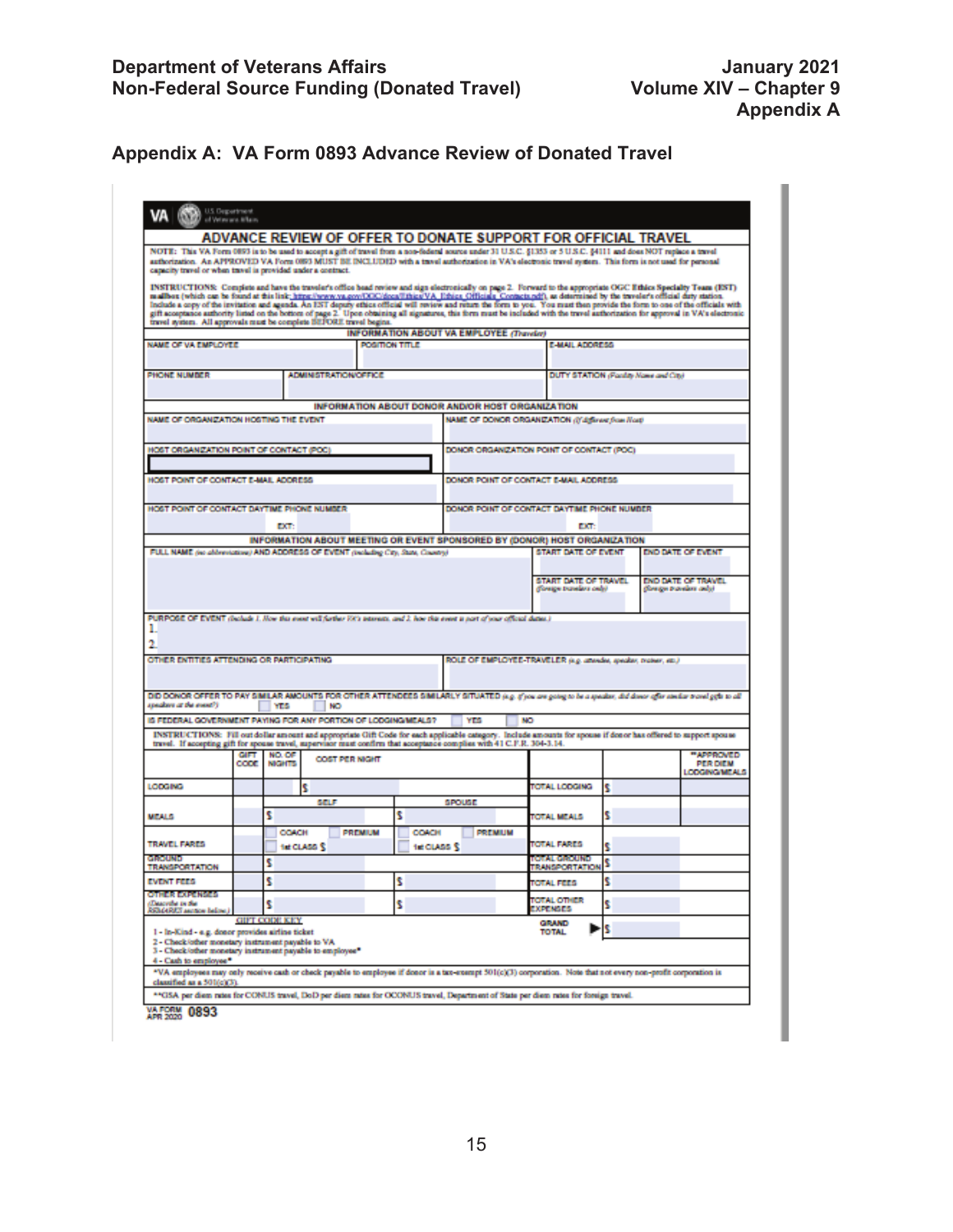### **Department of Veterans Affairs Access 10 Access 10 Access 10 Access 10 Access 10 Access 10 Access 10 Access 10 Non-Federal Source Funding (Donated Travel) Volume XIV – Chapter 9**

| IS THE DONOR A TAX-EXEMPT 501(c)(3) CORPORATION?                                                                                               |                                                                                                                                                                              |                    |
|------------------------------------------------------------------------------------------------------------------------------------------------|------------------------------------------------------------------------------------------------------------------------------------------------------------------------------|--------------------|
| NO <sub>1</sub><br>YES                                                                                                                         |                                                                                                                                                                              |                    |
|                                                                                                                                                |                                                                                                                                                                              |                    |
| DID YOU RENDER SERVICE TO THE DONOR OR HOST PRIOR TO THIS TRAVEL? (The include arring on University Staff in any capacity.)                    |                                                                                                                                                                              |                    |
| NO.<br>YES (F)ss, provide details in REMARKS acctions below.)                                                                                  |                                                                                                                                                                              |                    |
|                                                                                                                                                | TO YOUR KNOWLEDGE, ARE THERE ANY PENDING CONTRACTS, PROPOSALS, REQUESTS FOR PROPOSALS, AFFILIATION AGREEMENTS, OR OTHER<br>DECISIONS OR MATTERS INVOLVING VA AND DONOR?      |                    |
|                                                                                                                                                |                                                                                                                                                                              |                    |
| <b>NO</b><br>YES (If 'TES', describe the panding matter in the REMARCS section below.)                                                         |                                                                                                                                                                              |                    |
| DOES VA EMPLOYEE HAVE A ROLE IN VA ACTION ON ANY OF THE PENDING MATTERS?                                                                       |                                                                                                                                                                              |                    |
|                                                                                                                                                |                                                                                                                                                                              |                    |
| NO <sub>1</sub><br>YES (§ 'TES," describe the FA Employee's role in the REMARKS section below.)                                                |                                                                                                                                                                              |                    |
| <b>REMARKS</b>                                                                                                                                 |                                                                                                                                                                              |                    |
|                                                                                                                                                |                                                                                                                                                                              |                    |
|                                                                                                                                                |                                                                                                                                                                              |                    |
|                                                                                                                                                |                                                                                                                                                                              |                    |
|                                                                                                                                                |                                                                                                                                                                              |                    |
|                                                                                                                                                |                                                                                                                                                                              |                    |
|                                                                                                                                                |                                                                                                                                                                              |                    |
|                                                                                                                                                |                                                                                                                                                                              |                    |
|                                                                                                                                                |                                                                                                                                                                              |                    |
|                                                                                                                                                |                                                                                                                                                                              |                    |
|                                                                                                                                                |                                                                                                                                                                              |                    |
|                                                                                                                                                |                                                                                                                                                                              |                    |
|                                                                                                                                                |                                                                                                                                                                              |                    |
| TRAVEL AUTHORIZATION NUMBER (Required field)                                                                                                   |                                                                                                                                                                              |                    |
|                                                                                                                                                |                                                                                                                                                                              |                    |
|                                                                                                                                                |                                                                                                                                                                              |                    |
|                                                                                                                                                | NOTE: Travelers must provide a VA Travel System Travel Authorization Number before this 0893 may be certified. A 0893 may not be certified without a travel                  |                    |
| authorization number. Travel Authorization numbers are obtained in VA's electronic travel system.                                              |                                                                                                                                                                              |                    |
| CERTIFICATION: I outify that I am traveling in official duty                                                                                   | <b>SIGNATURE OF EMPLOYEE (Traveler)</b>                                                                                                                                      | DATE SIGNED        |
| status and representing the Department of Veterans Affairs. I                                                                                  |                                                                                                                                                                              |                    |
| certify that the answers above are truthful and correct. I further                                                                             |                                                                                                                                                                              |                    |
| certify that if I directly receive a cash or check payment from the                                                                            |                                                                                                                                                                              |                    |
| donor, I will use these funds only for the listed travel expenses                                                                              | <b>MINKADE</b>                                                                                                                                                               |                    |
| and I will refund any unused portion of these funds to the donor.                                                                              |                                                                                                                                                                              |                    |
|                                                                                                                                                | CERTIFICATION OF HEAD OF EMPLOYEE-TRAVELER'S OFFICE                                                                                                                          |                    |
| CERTIFICATION: I certify that the employee will have                                                                                           | SIGNATURE OF REQUESTING OFFICE HEAD OR NEXT HIGHER<br>OFFICIAL IF REQUESTING HEAD IS TRAVELER (Print name and Mis)                                                           | <b>DATE SIGNED</b> |
| authorizad official travel orders in VA's electronic travel system,                                                                            |                                                                                                                                                                              |                    |
| and that the travel is in furtherance of the Agency's mission. I have                                                                          |                                                                                                                                                                              |                    |
| determined that the requested lodging and meal rates are equal to or below GSA, DoD, or Department of State approved per diem rates.           |                                                                                                                                                                              |                    |
| If rates are above the previously stated rates for domestic and                                                                                |                                                                                                                                                                              |                    |
| foreign travel, I certify that VA approval for the required actual                                                                             |                                                                                                                                                                              |                    |
| expense will be obtained. I have determined: 1) the portion of travel                                                                          |                                                                                                                                                                              |                    |
| costs non-federal source has paid or will pay; 2) the amount is<br>comparable to the value offered to or purchased by other attendees;         |                                                                                                                                                                              |                    |
| and 3) acceptance of payment will be approved prior to travel. To                                                                              | <b>Miller milled</b>                                                                                                                                                         |                    |
| the best of my knowledge, the answers above are true and correct.                                                                              |                                                                                                                                                                              |                    |
|                                                                                                                                                | GENERAL COUNSEL REVIEW                                                                                                                                                       |                    |
|                                                                                                                                                | SIGNATURE OF OGC DEPUTY ETHICS OFFICIAL                                                                                                                                      | DATE SIGNED        |
| REVIEW FINDINGS: Program is responsible for compliance<br>with VA conference policy. OGC review is limited to gift                             |                                                                                                                                                                              |                    |
| acceptance. Traveler must be on official duty and have a travel                                                                                |                                                                                                                                                                              |                    |
| authorization. Authorized Ahsence (AA) is not an official duty                                                                                 |                                                                                                                                                                              |                    |
| status. Based upon facts above, VA could lawfully determine that                                                                               | <b>Miller milled</b>                                                                                                                                                         |                    |
| accepting the gift of travel would be proper.                                                                                                  |                                                                                                                                                                              |                    |
|                                                                                                                                                | ACCEPTANCE OF GIFT BY AUTHORIZED OFFICIAL                                                                                                                                    |                    |
|                                                                                                                                                | I approve acceptance of the gift of travel support based on the facts provided above. I determine that the employee is attending this event in official duty capacity, that  |                    |
|                                                                                                                                                | the travel is in furtherance of the Agency's mission, and that the gift is not a reward for services to the donor prior to the event. I further determine that acceptance of |                    |
|                                                                                                                                                | the offered travel support would not cause a reasonable person with knowledge of all the relevant facts to questions the integrity of VA's programs, operations, or          |                    |
| employee's. I have considered any impact the performance or nonperformance of the traveling employees official duties might have on the donor. |                                                                                                                                                                              |                    |
|                                                                                                                                                |                                                                                                                                                                              |                    |
| LIST OF OFFICIALS AUTHORIZED TO MAKE DETERMINATION                                                                                             | SIGNATURE OF APPROVING OFFICIAL (Pres name and state)                                                                                                                        | DATE SIGNED        |
| Secretary; Deputy Secretary, VA COS, VA Deputy COS, Under                                                                                      |                                                                                                                                                                              |                    |
| Secretary, Deputy Under Secretary, Assistant Deputy Under                                                                                      |                                                                                                                                                                              |                    |
| Secretary, Executive Assistant to the Under Secretary, Assistant                                                                               |                                                                                                                                                                              |                    |
| Secretary, Deputy Assistant Secretary, Key Central Office                                                                                      |                                                                                                                                                                              |                    |
| Official and Deputy: VISN Director and Deputy Director, VBA                                                                                    |                                                                                                                                                                              |                    |
| Area Director and Deputy Director, OGC Chief Counsel, NCA                                                                                      |                                                                                                                                                                              |                    |
| District Director and Deputy Director, Field Facility Director and                                                                             |                                                                                                                                                                              |                    |
| their Associate and Assistant Directors (and Medical Center COS                                                                                | <b>Miller milled</b>                                                                                                                                                         |                    |
| if authorized by Medical Center Director).                                                                                                     |                                                                                                                                                                              |                    |
|                                                                                                                                                | THIS COMPLETED FORM INCLUDING THE INVITATION AND AGENDA MUST BE INCLUDED IN THE TRAVEL AUTHORIZATION FOR APPROVAL                                                            |                    |
| IN VA'S ELECTRONIC TRAVEL SYSTEM.                                                                                                              |                                                                                                                                                                              |                    |

VA FORM 0093, APR 2020, PAGE 2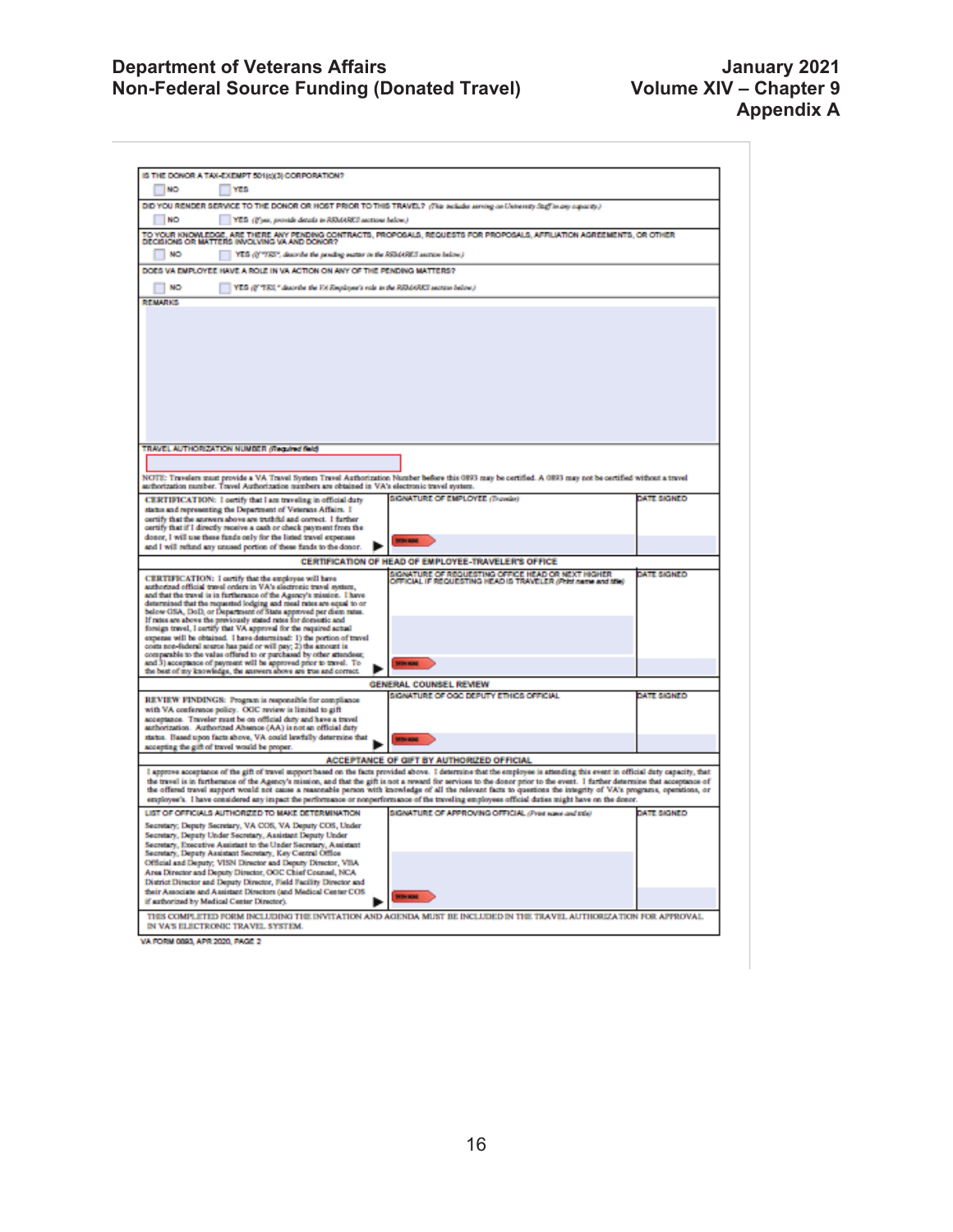## **Department of Veterans Affairs and Department of Veterans Affairs and Department of Veterans Affairs and Department 2021<br>19 Non-Federal Source Funding (Donated Travel) Wolume XIV – Chapter 9 Non-Federal Source Funding (Donated Travel)**

# **Appendix B: OGE Form 1353 Semiannual Report of Payments Accepted from a Non-Federal Source**

SF-326 and OGE-Approved Alternative form SF-326 (Form 1353) are acceptable forms for reporting donated travel. A link can be found in the Authorities and References pointing to the website where the forms can be found.

|                |                                                                                                                                                                                                                         |                                                                                                                |                                                             |                                                                             |                                                                                   |                                                                       | OGE Form-1353                                          |                                  |                               |
|----------------|-------------------------------------------------------------------------------------------------------------------------------------------------------------------------------------------------------------------------|----------------------------------------------------------------------------------------------------------------|-------------------------------------------------------------|-----------------------------------------------------------------------------|-----------------------------------------------------------------------------------|-----------------------------------------------------------------------|--------------------------------------------------------|----------------------------------|-------------------------------|
|                |                                                                                                                                                                                                                         |                                                                                                                |                                                             |                                                                             |                                                                                   |                                                                       | (OGE-Approved Alternative for SF-326)<br>February 2011 |                                  |                               |
|                | 1353 Travel Report for [REPLACE WITH REPORTING AGENCY NAME], [REPLACE WITH SUB-AGENCY NAME] for the reporting period [MARK REPORTING<br><b>PERIODI</b>                                                                  |                                                                                                                |                                                             |                                                                             |                                                                                   |                                                                       |                                                        |                                  |                               |
|                | <b>PAGE</b><br><b>OF PAGES</b><br><b>YEAR</b><br>SEMIANNUAL REPORT OF PAYMENTS ACCEPTED FROM A NON-FEDERAL SOURCE<br>2019                                                                                               |                                                                                                                |                                                             |                                                                             |                                                                                   |                                                                       |                                                        |                                  |                               |
|                | This report implements 31 U.S.C. § 1353. It does not supersede other reports that may have to be filed when travel expenses are accepted under other<br>authority. For definitions and policies, see 41 CFR part 304-1. |                                                                                                                |                                                             |                                                                             |                                                                                   |                                                                       |                                                        |                                  |                               |
|                | Agency Contact: Agency Contact                                                                                                                                                                                          | <b>[REPLACE WITH REPORTING AGENCY NAME]</b><br>[REPLACE WITH SUB-AGENCY NAME]<br><b>IReplace with</b><br>Namel | [Replace with Agency Contact<br>Emaill                      |                                                                             | <b>REPORTING</b><br>PERIOD:<br><b>OCTOBER 1,</b><br><b>2018-MARCH</b><br>31, 2019 | <b>REPORTING</b><br><b>PERIOD: APRIL</b><br>1 - SEPTEMBER<br>30, 2019 |                                                        | <b>NEGATIVE</b><br><b>REPORT</b> |                               |
| No.            | <b>TRAVELER</b>                                                                                                                                                                                                         | <b>EVENT DESCRIPTION &amp;</b><br><b>EVENT SPONSOR</b>                                                         | <b>EVENT DATE(S)</b><br><b>IMM/DD/YYYY-</b><br>MM/DD/YYYY]: | <b>LOCATION AND</b><br><b>TRAVEL DATE(S)</b><br>[MM/DD/YYYY-<br>MM/DD/YYYY] | <b>BENEFIT SOURCE</b>                                                             | <b>BENEFIT</b><br><b>DESCRIPTION</b>                                  | <b>PAYMENT</b><br><b>BY CHECK</b>                      | <b>PAYMENT</b><br><b>IN-KIND</b> | <b>TOTAL</b><br><b>AMOUNT</b> |
|                | <b>TRAVELER NAME</b>                                                                                                                                                                                                    | <b>EVENT DESCRIPTION</b>                                                                                       | <b>BEGINNING DATE</b><br>[MM/DD/YYYY]                       | <b>LOCATION</b>                                                             | <b>BENEFIT SOURCE</b>                                                             |                                                                       |                                                        |                                  |                               |
| EX             | John Smith                                                                                                                                                                                                              | Conference on Asia-<br>Pacific Relations                                                                       | 8/11/2011                                                   | San Francisco, CA                                                           | Asia Pacific Forum<br>Pacific Rim Foundation                                      | Hotel                                                                 |                                                        | X                                | \$280                         |
|                | <b>TRAVELER TITLE</b>                                                                                                                                                                                                   | <b>EVENT SPONSOR</b>                                                                                           | <b>ENDING DATE</b><br>[MM/DD/YYYY]                          | <b>TRAVEL DATE(S)</b>                                                       |                                                                                   | Air<br>Transportation                                                 | X                                                      |                                  | \$825                         |
|                | Secretary                                                                                                                                                                                                               | Asia-Pacific Forum                                                                                             | 8/12/2011                                                   | 8/11/2011-<br>8/13/2011                                                     |                                                                                   | Meals                                                                 |                                                        | $\times$                         | \$120                         |
|                | <b>TRAVELER NAME</b>                                                                                                                                                                                                    | <b>EVENT DESCRIPTION</b>                                                                                       | <b>BEGINNING DATE</b><br>[MM/DD/YYYY]                       | <b>LOCATION</b>                                                             | <b>BENEFIT SOURCE</b>                                                             |                                                                       |                                                        |                                  |                               |
| $\mathbf{1}$   | <b>TRAVELER TITLE</b>                                                                                                                                                                                                   | <b>EVENT SPONSOR</b>                                                                                           | <b>ENDING DATE</b><br>[MM/DD/YYYY]                          | <b>TRAVEL DATE(S)</b>                                                       |                                                                                   |                                                                       |                                                        |                                  |                               |
|                | <b>TRAVELER NAME</b>                                                                                                                                                                                                    | <b>EVENT DESCRIPTION</b>                                                                                       | <b>BEGINNING DATE</b><br>[MM/DD/YYYY]                       | <b>LOCATION</b>                                                             | <b>BENEFIT SOURCE</b>                                                             |                                                                       |                                                        |                                  |                               |
| $\overline{2}$ | <b>TRAVELER TITLE</b>                                                                                                                                                                                                   | <b>EVENT SPONSOR</b>                                                                                           | <b>ENDING DATE</b><br>[MM/DD/YYYY]                          | <b>TRAVEL DATE(S)</b>                                                       |                                                                                   |                                                                       |                                                        |                                  |                               |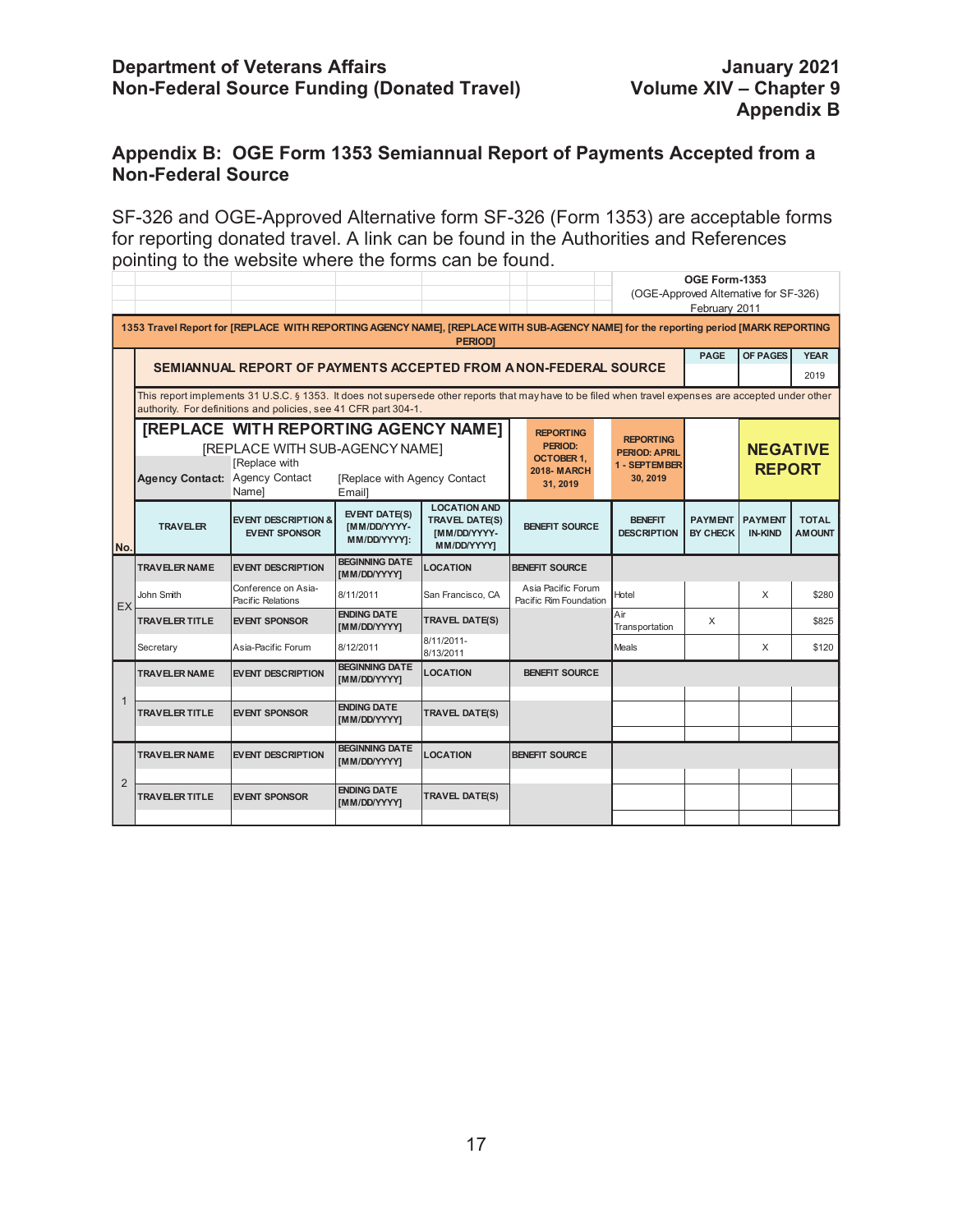### **Department of Veterans Affairs And Accord Control Control Control Control Control Control Control Control Control Control Control Control Control Control Control Control Control Control Control Control Control Control Con Non-Federal Source Funding (Donated Travel) Volume XIV – Chapter 9**

### Instructions for § 1353 Travel Report

The United States Office of Government Ethics (OGE) is required by 31 U.S.C. § 1353 to collect and make publicly available the information submitted in the semiannual § 1353 travel reports. OGE's acceptance of this information does not constitute a determination that the information is adequate or concurrence with the submitting agency's conflict of interest analysis. (See 41 CFR  $6304-6.9$ ).

Starting with the October 1, 2010-March 31, 2011 reporting period, OGE will only accept § 1353 Travel Reports that are submitted electronically in this OGE-approved electronic form (OGE Form-1353) or on the SF-326. To the extent possible, agencies are strongly encouraged to submit their semiannual reports using the OGE Form-1353. All submissions must be made via email to 1353Travel@oge.gov in XLS, XLSX, or PDF format.

If your agency has not accepted payments under 31 U.S.C. § 1353 for the applicable reporting period, your agency must still submit a negative report. Negative reports are indicated by an electronic submission of the OGE Form-1353 (in excel format) or the SF-326 (in PDF Format).

### **Completing the OGE Form-1353**

### **Saving the Workbook**

Name the Workbook using your agency acronym and the reporting period using this convention:

- 1353Report\_[AgencyAcronym]\_[Reporting Period].xls, for example 1353Report\_OGE\_OctMarch2011.xls.
- Select the Microsoft Button and choose "Save As" Excel Workbook from the menu. When typing the file name, use the naming convention: 1353Report\_[AgencyAcroynm]\_[Reporting Period].xls
- Use OctMarch[Year] for the October 1- March 31st reporting cycle and AprSept[Year] for the April 1-September 30th reporting cycle.
- Note that your agency acronym can be found on the worksheet titled "Agency Acronym" (tab located at the bottom of the workbook).

### Preparing Blank Report Forms for Each Sub-Agency (if applicable)

For each individual sub-agency report, copy the "RENAME BLANK FORM" spreadsheet (tab located at the bottom of the workbook) and rename it to describe the sub-agency.

- Ensure use of standardized acronyms where applicable.
- Spreadsheets can easily be copied by right-dicking on the sheet tab for the sheet you wish to copy. After you right dick,<br>select "Move or Copy", which will open a dialogue box. When the dialogue box appears, click the "C at the bottom of the dialogue box. To determine the placement of the new sheet within your workbook, left click the name of an existing sheet in the "Before Sheet" area; your new sheet will be placed before the sheet selected. Select "OK". A new sheet will appear (e.g. "RENAME BLANK FORM (2)") that you can rename.
- To rename the spreadsheet tab, simply double-click on the spreadsheet tab name and type the new name. Note that each tab must have a unique name.

### **Completing the General Information**

Fill in the applicable information. Note that information to be completed by the agency always appears in white-colored cells. Information located in the colored cells should not be manipulated. The worksheet has been protected so that you can tab between the fillable cells.

#### Renaming the Spreadsheet Tabs

- Rename the spreadsheet tab with your agency name, using standardized acronyms where applicable.
- To rename the spreadsheet tab, simply double-click on the spreadsheet tab name and type the new name. Note that each tab must have a unique name.

### Filling in Page, Of Pages and Year

- Fill in the white-colored cells found below Page, Of Pages, and Year.
- Page refers to the numerical position of the current sheet relative to the other sheets in the workbook and Of Pages refer to the total number of report pages in the entire workbook.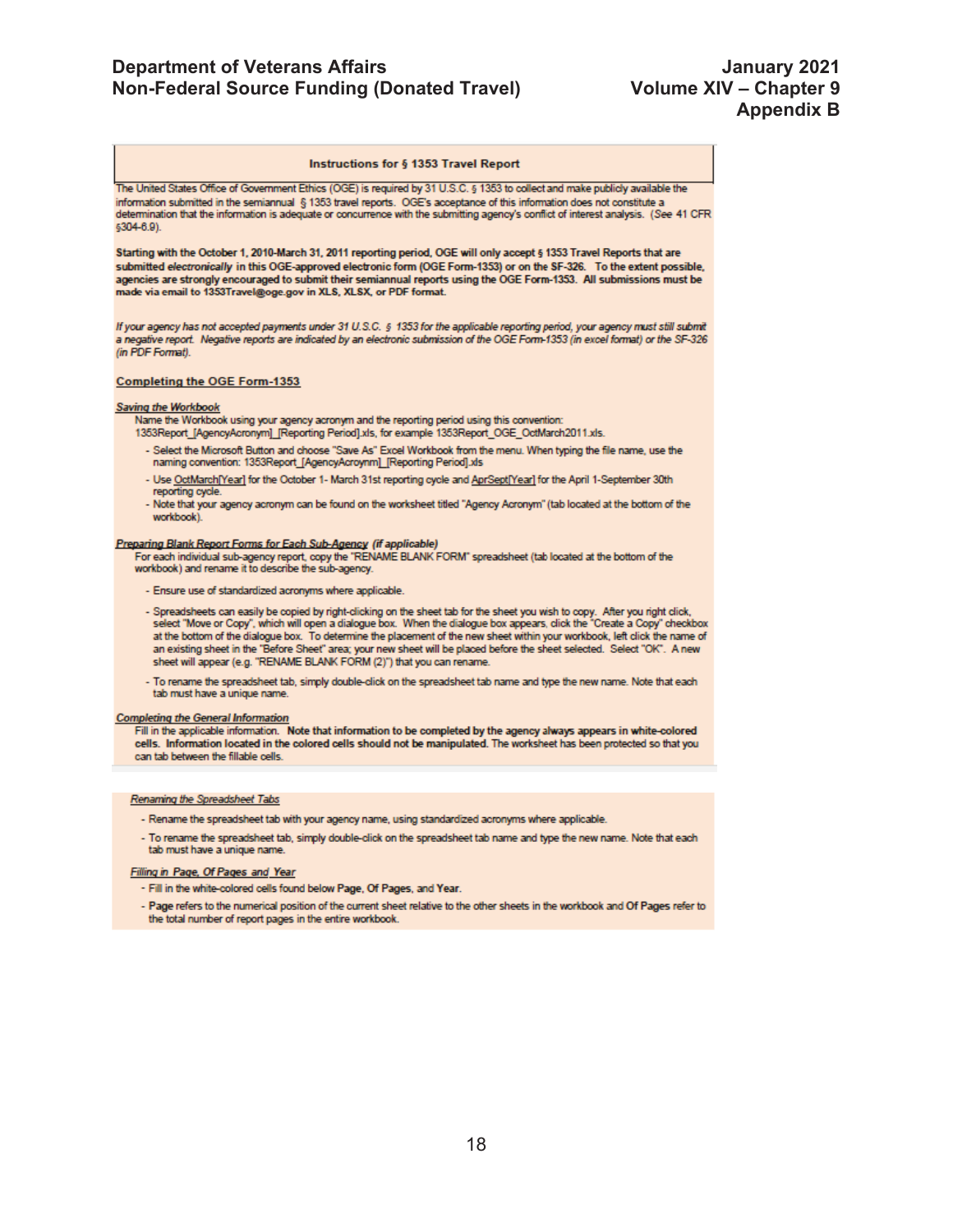- For example, if the Department of Example 1353 Travel Report had submissions from its only two sub-agencies: Department ABC and Department XYZ, there would be 2 total reports (2 worksheets). On the Department ABC worksheet/report, the agency would enter 1 for Page -- referring to the Department ABC's position in the workbook-- and 2 for Of Pages-- referring to the total number of worksheets/reports. The Department XYZ report would read 2 for Page -- referring to its order as the second report -- and 2 for Of Pages -- referring to the total number of sheets in the workbook.

### Filling in Agency Name, Sub-Component Name, and Contact Information

- In the fillable cells below the Title, replace [Replace with Reporting Agency Name], [Replace with Sub-Agency Name], [Replace with Agency Contact Name], and [Replace with Agency Contact Email] with the appropriate information. If there is no sub-agency, then delete [Sub-Agency] from that cell.
- Once the identifying information is completed correctly, the report title should automatically read correctly at the top of the spreadsheet.

### **Indicating Reporting Period**

- Indicate the reporting period by placing an X in the white cell to left of the correct reporting period.

### **Filling in Travel Specific Information**

### **Indicating a Negative Report**

- If there is no information to report for this reporting period, indicate the negative report by placing an X in the white cell to the left of negative report.

#### Indicating 1353 Travel

- Fill in the applicable information in the report in the same method as illustrated by the example. You must enter the information in the cell below the description of the type of information. For example, type "John Smith" in the cell below "Name."

### **Submitting the Report to OGE**

Ensure the file is saved using the naming convention discussed in the instruction for saving the workbook, and email the excel file as an attachment to 1353Travel@oge.gov.

### **Printing Reports for Internal Agency Use and Record Keeping**

While reports must be submitted electronically, your agency may find it useful to print its 1353 Travel Reports for record-keeping purposes. The following instructions provide guidance for printing in Excel 2003 and Excel 2007.

#### In Excel 2007

- Highlight the portion of the report on each spreadsheet you would like to print. Do this by left-clicking with the mouse and holding the button as you drag the cursor over the cells that you wish to highlight. Release the mouse button when you are finished and the area that you selected will remain highlighted. Click on the Page Layout Tab on the Microsoft Excel Ribbon.
- With the printing area highlighted, click the "Print Area" button, which should provide a drop-down menu including the option to<br>"Set Print Area". Select "Set Print Area".
- On the Page Layout Tab, locate the "Scale to Fit" option. Use the drop-down menu to restrict the width to "1 page".
- To verify the margins are correct on your printing job, use the Print Preview option. Click on the Microsoft button in the upper right-hand corner and hover over Print. Select "Print Preview" from the right-hand menu.
- You can select Print from the Print Preview view or Print as you traditionally would.

In Excel 2003

- Highlight the desired print area. Do this by left-clicking with the mouse and holding the button as you drag the cursor over the cells that you wish to highlight. Release the mouse button when you are finished and the area that you selected will remain highlighted.
- Access the print properties menu. Scroll to the "File" tab on the command bar and select "Print Area."
- Set the print area. A submenu will open. Scroll to "Set Print Area" and left-click to set the print area. The print area will be outlined with a dashed border inside of the spreadsheet.
- Check the print area in the preview screen. Scroll to the "File" tab on the command bar and select "Print Preview" to see how the file will look when it is printed.
- Adjust the print area. To make any changes, just hover the mouse over a comer of the dashed border surrounding the print area. When the cursor turns to a cross-sectioned arrow, left-click and hold. Drag the print area to the desired size.

### List of Sub Agencies and Acronyms: See Below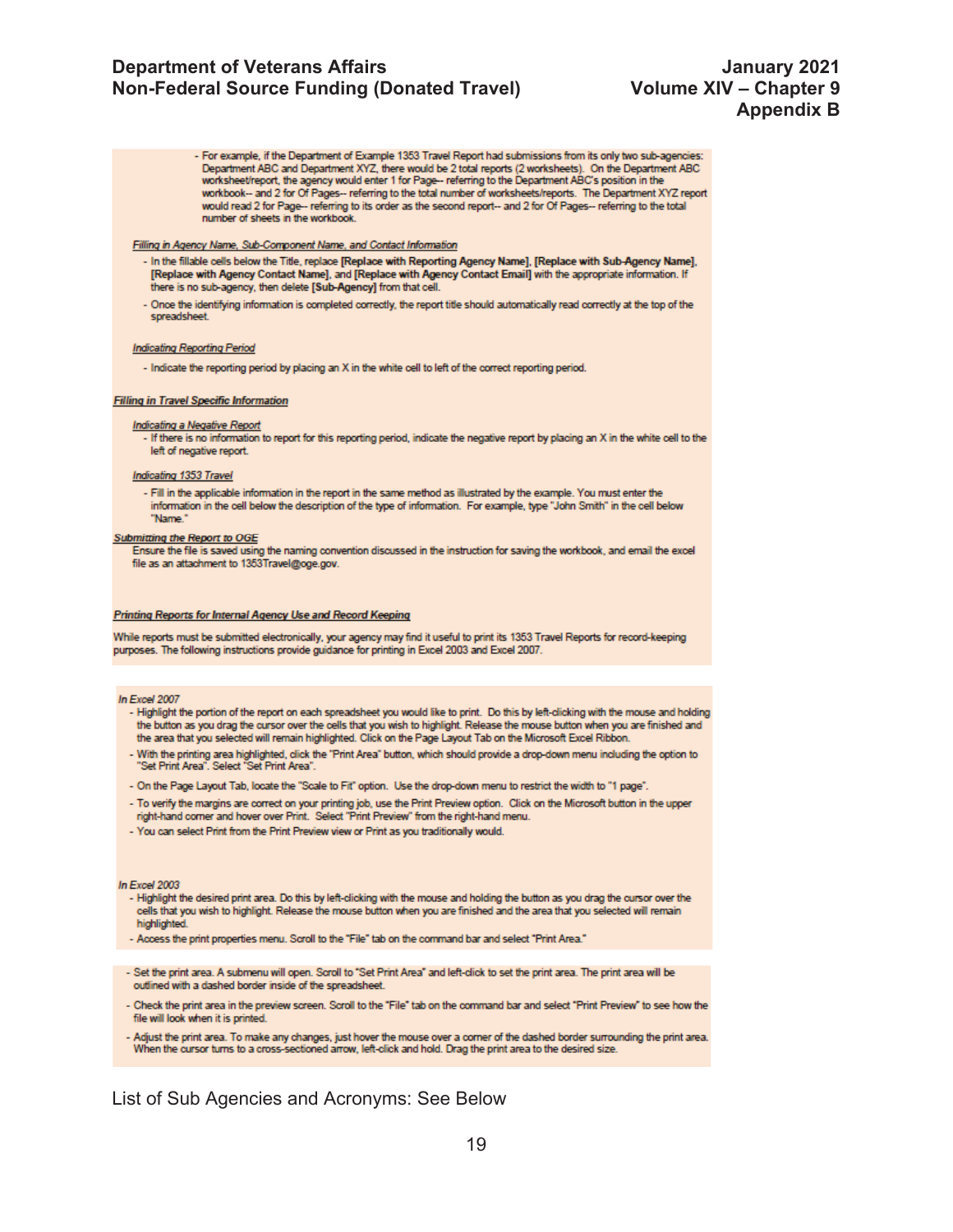# **Agency/Sub-Agency Name**

| Administrative Conference of the United                 | <b>ACUS</b>  |
|---------------------------------------------------------|--------------|
| <b>States</b>                                           |              |
| <b>Advisory Council on Historic Preservation</b>        | <b>ACHP</b>  |
| <b>African Development Foundation</b>                   | <b>AFDF</b>  |
| Agency for International Development                    | <b>AID</b>   |
| <b>American Battle Monuments Commission</b>             | <b>ABMC</b>  |
| <b>Appalachian Regional Commission</b>                  | <b>ARC</b>   |
| <b>Appraisal Subcommittee</b>                           | <b>ASC</b>   |
| <b>Arctic Research Commission</b>                       | <b>ARTIC</b> |
| Armed Forces Retirement Home (Soldiers' &               | <b>AFRH</b>  |
| Airmen's Home)                                          |              |
| Armed Services Board of Contract Appeals--              | <b>ASBCA</b> |
| Department of Defense                                   |              |
| <b>Barry Goldwater Scholarship Foundation</b>           | <b>BGSF</b>  |
| <b>Broadcasting Board of Governors</b>                  | <b>BBG</b>   |
| Central Intelligence Agency                             | <b>CIA</b>   |
| <b>Chemical Safety &amp; Hazard Investigation Board</b> | <b>CSHIB</b> |
| <b>Christopher Columbus Fellowship Foundation</b>       | <b>CCFF</b>  |
| <b>Commission on Civil Rights</b>                       | <b>CCR</b>   |
| <b>Commission of the Fine Arts</b>                      | <b>CFA</b>   |
| Commission for Purchase from the Blind &                | <b>CPBSD</b> |
| <b>Severely Disabled</b>                                |              |
| Commission for the Preservation of America's            | <b>CPAHA</b> |
| Heritage Abroad                                         |              |
| <b>Commodity Futures Trading Commission</b>             | <b>CFTC</b>  |
| <b>Consumer Product Safety Commission</b>               | <b>CPSC</b>  |
| <b>Corporation for National &amp; Community Service</b> | <b>CNCS</b>  |
| <b>Council of Economic Advisors-- Executive</b>         | <b>CEA</b>   |
| <b>Office of the President</b>                          |              |
| <b>Council on Environmental Quality-- Executive</b>     | <b>CEQ</b>   |
| Office of the President                                 |              |
| <b>Court Services &amp; Offender Supervision</b>        | <b>CSOSA</b> |
| Agency for DC                                           |              |
| Defense Commissary Agency-- Department of               | <b>DCA</b>   |
| Defense                                                 |              |
| Defense Contract Audit Agency-- Department              | <b>DCAA</b>  |
| of Defense                                              |              |
| Defense Finance & Accounting Service--                  | <b>DFAS</b>  |
| Department of Defense                                   |              |
| Defense Information Systems Agency--                    | <b>DISA</b>  |
| <b>Department of Defense</b>                            |              |
| Defense Intelligence Agency-- Department of             | <b>DIA</b>   |
| Defense                                                 |              |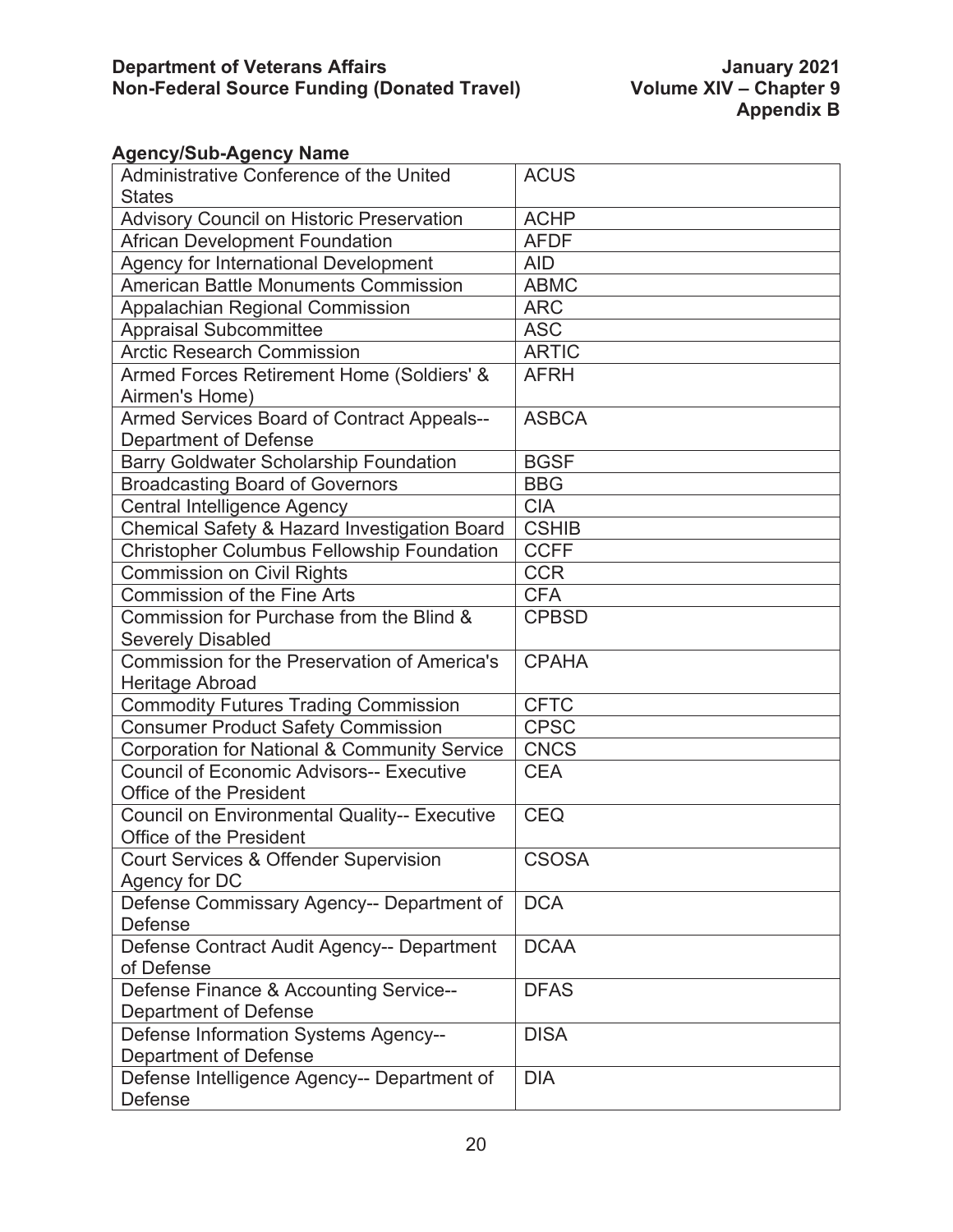| Defense Logistics Agency-- Department of       | <b>DLA</b>        |
|------------------------------------------------|-------------------|
| <b>Defense</b>                                 |                   |
| Defense Nuclear Facilities Safety Board        | <b>DNFSB</b>      |
| Defense Security Service-- Department of       | <b>DSS</b>        |
| Defense                                        |                   |
| <b>Defense Threat Reduction Agency--</b>       | <b>DTRA</b>       |
| <b>Department of Defense</b>                   |                   |
| Department of Agriculture                      | <b>USDA</b>       |
| <b>Department of Commerce</b>                  | <b>DOC</b>        |
| <b>Department of Defense</b>                   | <b>DOD</b>        |
| Department of Education                        | <b>DOED</b>       |
|                                                |                   |
| Department of Energy                           | <b>DOE</b>        |
| Department of Health & Human Services          | <b>HHS</b>        |
| Department of Homeland Security                | <b>DHS</b>        |
| Department of Housing & Urban Development      | <b>HUD</b>        |
| Department of Justice                          | <b>DOJ</b>        |
| Department of Labor                            | <b>DOL</b>        |
| <b>Department of State</b>                     | <b>STATE</b>      |
| Department of the Air Force-- Department of    | <b>DAF</b>        |
| <b>Defense</b>                                 |                   |
| Department of the Army-- Department of         | <b>ARMY</b>       |
| <b>Defense</b>                                 |                   |
| Department of the Interior                     | <b>DOI</b>        |
| Department of the Navy-- Department of         | <b>NAVY</b>       |
| <b>Defense</b>                                 |                   |
| Department of Transportation                   | <b>DOT</b>        |
| Department of Treasury                         | <b>TREASURY</b>   |
| Department of Veterans Affairs                 | <b>VA</b>         |
| Semiannual Report of Payment Accepted          |                   |
| <b>Election Assistance Commission</b>          | <b>EAC</b>        |
| <b>Environmental Protection Agency</b>         | <b>EPA</b>        |
| <b>Equal Employment Opportunity Commission</b> | <b>EEOC</b>       |
| <b>Executive Office of the President</b>       | <b>EOP</b>        |
| <b>Export-Import Bank</b>                      | <b>EX-IM BANK</b> |
| Farm Credit Administration & Farm Systems      | <b>FCA</b>        |
| <b>Insurance Corporation</b>                   |                   |
| <b>Federal Communications Commission</b>       | <b>FCC</b>        |
| <b>Federal Deposit Insurance Corporation</b>   | <b>FDIC</b>       |
| <b>Federal Election Commission</b>             | <b>FEC</b>        |
| <b>Federal Energy Regulation Commission</b>    | <b>FERC</b>       |
| <b>Federal Housing Finance Board</b>           | <b>FHFB</b>       |
| <b>Federal Labor Relations Authority</b>       | <b>FLRA</b>       |
| <b>Federal Maritime Commission</b>             | <b>FMC</b>        |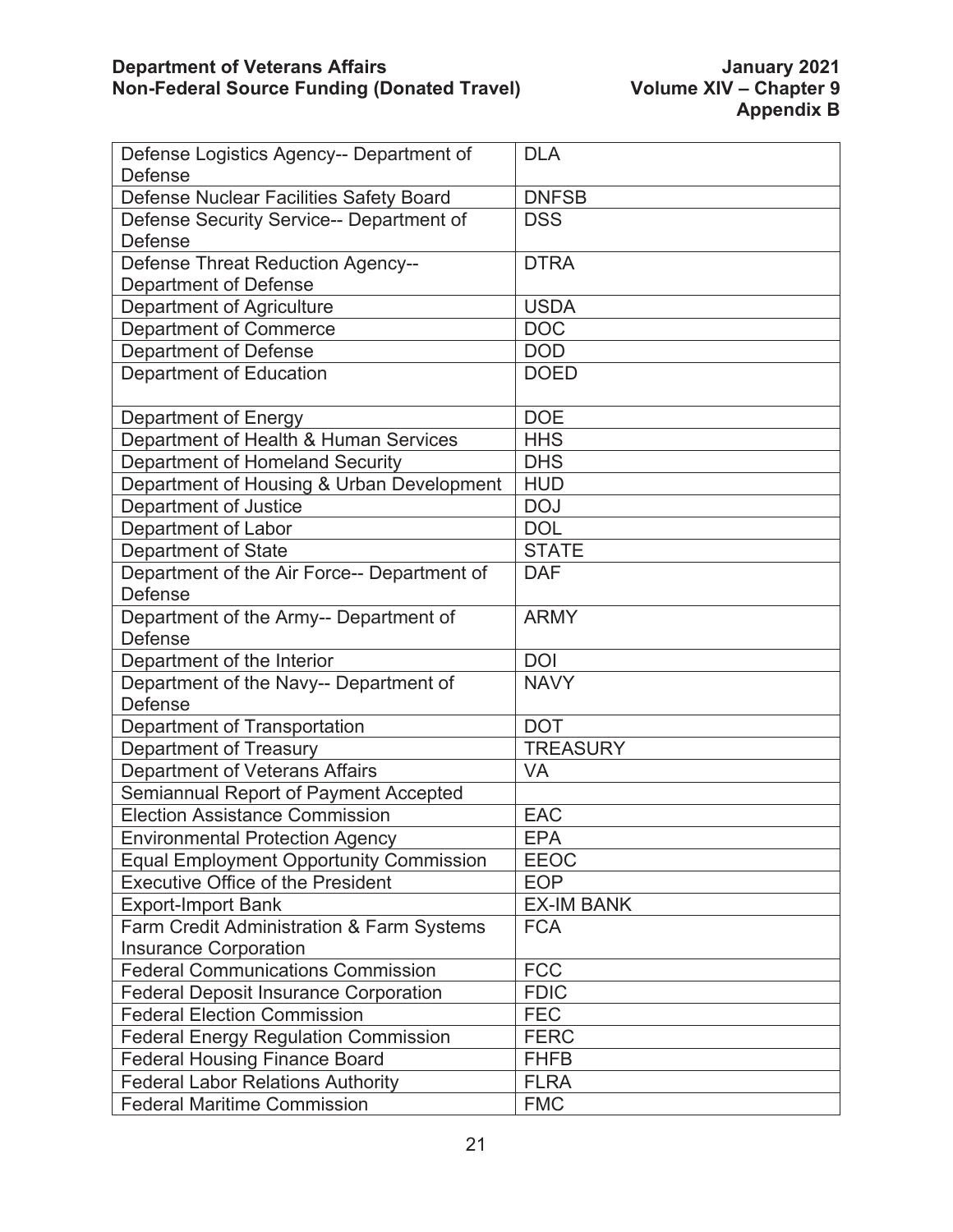| <b>Federal Mediation &amp; Conciliation Service</b> | <b>FMCS</b>  |
|-----------------------------------------------------|--------------|
| Federal Mine Safety & Health Review                 | <b>MSHRC</b> |
| Commission                                          |              |
| <b>Federal Reserve System</b>                       | <b>FRS</b>   |
| <b>Federal Retirement Thrift Investment Board</b>   | <b>FRTIB</b> |
| <b>Federal Trade Commission</b>                     | <b>FTC</b>   |
| <b>General Services Administration</b>              | <b>GSA</b>   |
| <b>Government Accountability Office</b>             | <b>GAO</b>   |
| Harry S. Truman Scholarship the Truman              | <b>HTS</b>   |
| Foundation                                          |              |
| Institute of Museum & Library Services              | <b>IMLS</b>  |
| <b>Inter-American Foundation</b>                    | <b>IAF</b>   |
| International Boundary & Water Commission           | <b>IBWC</b>  |
| <b>International Joint Commission</b>               | <b>IJC</b>   |
| <b>International Trade Commission</b>               | <b>ITC</b>   |
| <b>James Madison Memorial Fellowship</b>            | <b>JMM</b>   |
| Foundation                                          |              |
| Japan/US Friendship Commission                      | <b>JFC</b>   |
| <b>Marine Mammal Commission</b>                     | <b>MMC</b>   |
| <b>Merit System Protection Board</b>                | <b>MSPB</b>  |
| Millennium Challenge Corporation                    | <b>MCC</b>   |
| Morris K. Udall Foundation                          | <b>MUF</b>   |
| National Aeronautics & Space Administration         | <b>NASA</b>  |
| National Archives & Records Administration          | <b>NARA</b>  |
| <b>National Capital Planning Commission</b>         | <b>NCPC</b>  |
| <b>National Credit Union Administration</b>         | <b>NCUA</b>  |
| <b>National Endowment for the Arts</b>              | <b>NEA</b>   |
| National Endowment for the Humanities               | <b>NEH</b>   |
| National Imagery & Mapping Agency/National          | <b>DMA</b>   |
| Geo-Space Intelligence-- Department of              |              |
| Defense                                             |              |
| National Intelligence, Office of the Director       | <b>DNI</b>   |
| <b>National Labor Relations Board</b>               | <b>NLRB</b>  |
| <b>National Mediation Board</b>                     | <b>NMB</b>   |
| <b>National Science Foundation</b>                  | <b>NSF</b>   |
| National Security Agency-- Department of            | <b>NSA</b>   |
| <b>Defense</b>                                      |              |
| National Security Council-- Executive Office of     | <b>NSC</b>   |
| the President                                       |              |
| <b>National Transportation Safety Board</b>         | <b>NTSB</b>  |
| <b>Nuclear Regulatory Commission</b>                | <b>NRC</b>   |
| <b>Nuclear Waste Technical Review Board</b>         | <b>NWTRB</b> |
| Occupational Safety & Health Review                 | <b>OSHRC</b> |
| Commission                                          |              |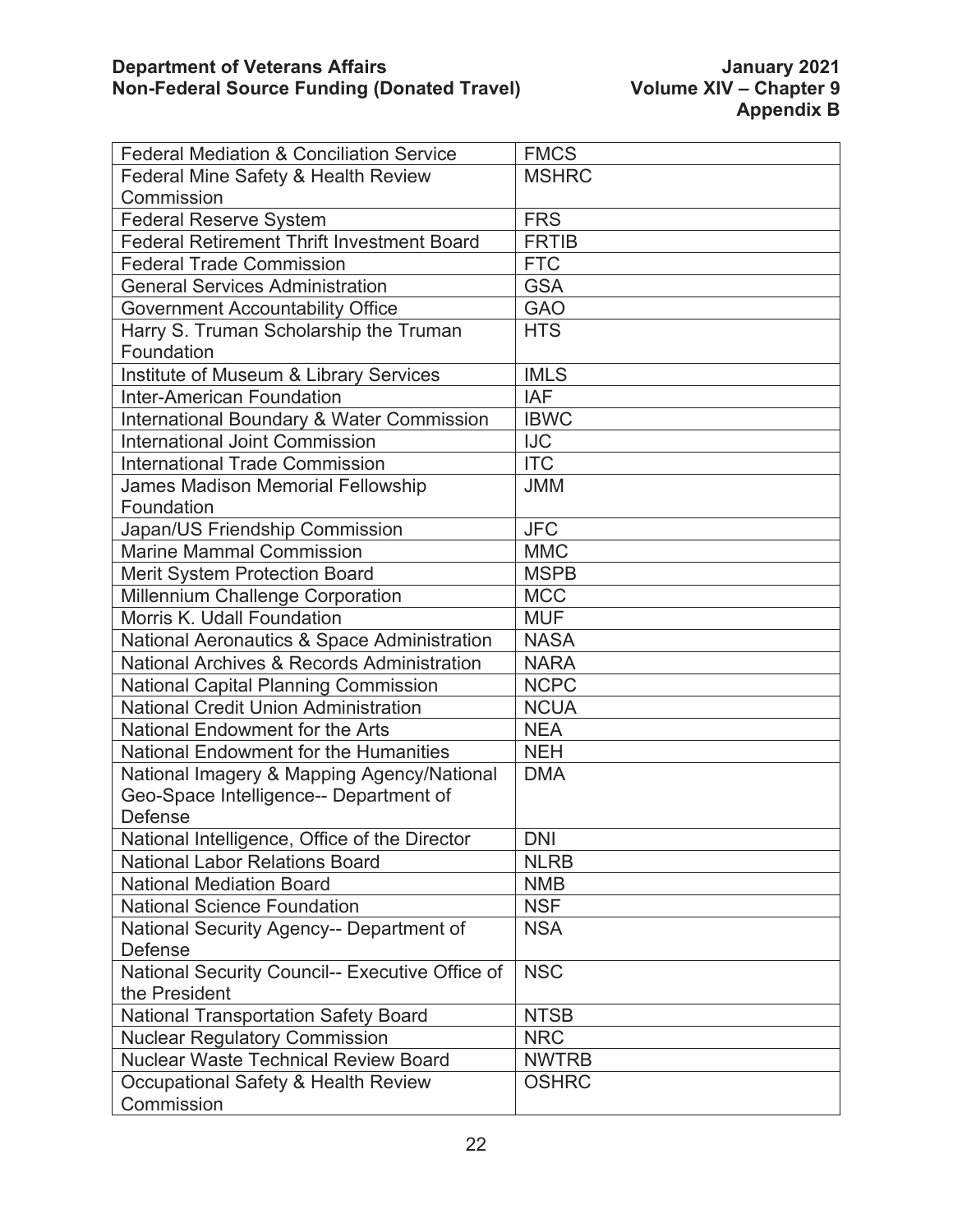| Office of Administration-- Executive Office of  | OA               |
|-------------------------------------------------|------------------|
| the President                                   |                  |
| <b>Office of Government Ethics</b>              | <b>OGE</b>       |
| Office of Management and Budget-- Executive     | <b>OMB</b>       |
| <b>Office of the President</b>                  |                  |
| Office of National Drug Control Policy          | ONDCP            |
| Office of Navajo & Hopi Indian Relocation       | <b>ONHIR</b>     |
| Office of Personnel Management                  | <b>OPM</b>       |
| Office of Science & Technology Policy--         | <b>OSTP</b>      |
| <b>Executive Office of the President</b>        |                  |
| <b>Office of Special Counsel</b>                | <b>OSC</b>       |
| Office of the Federal Coordinator for Alaska    | <b>ANGTP</b>     |
| <b>Natural Gas Transportation Project</b>       |                  |
| Office of the Inspector General-- Department    | OIG(DOD)         |
| of Defense                                      |                  |
| Office of the Inspector General for Afghanistan | <b>SIGAR</b>     |
| Reconstruction                                  |                  |
| Office of the Secretary-- Department of         | OS(DOD)          |
| <b>Defense</b>                                  |                  |
| Office of the Vice President-- Executive Office | <b>OVP</b>       |
| of the President                                |                  |
| Office of US Trade Representative-- Executive   | <b>USTR</b>      |
| <b>Office of the President</b>                  |                  |
| <b>Overseas Private Investment Corporation</b>  | <b>OPIC</b>      |
| Peace Corps                                     | <b>PEACE</b>     |
| <b>Pension Benefit Guaranty Corporation</b>     | <b>PBGC</b>      |
| <b>Postal Rate Commission</b>                   | <b>PRC</b>       |
| <b>Railroad Retirement Board</b>                | <b>RRB</b>       |
| Recovery Accountability & Transparency          | <b>RAT BOARD</b> |
| <b>Board</b>                                    |                  |
| Securities & Exchange Commission                | <b>SEC</b>       |
| <b>Selective Service System</b>                 | SSS              |
| <b>Small Business Administration</b>            | <b>SBA</b>       |
| <b>Social Security Administration</b>           | <b>SSA</b>       |
| Special Inspector General for Iraq              | <b>SIGIR</b>     |
| Reconstruction                                  |                  |
| <b>Surface Transportation Board</b>             | <b>STB</b>       |
| <b>Tennessee Valley Authority</b>               | <b>TVA</b>       |
| The President's Council on Bioethics            | <b>PCB</b>       |
| The Presidio Trust                              | <b>PRESIDIO</b>  |
| The White House Office-- Executive Office of    | <b>WH</b>        |
| the President                                   |                  |
| Uniformed Services University of the Health     | <b>USUHS</b>     |
| <b>Science-- Department of Defense</b>          |                  |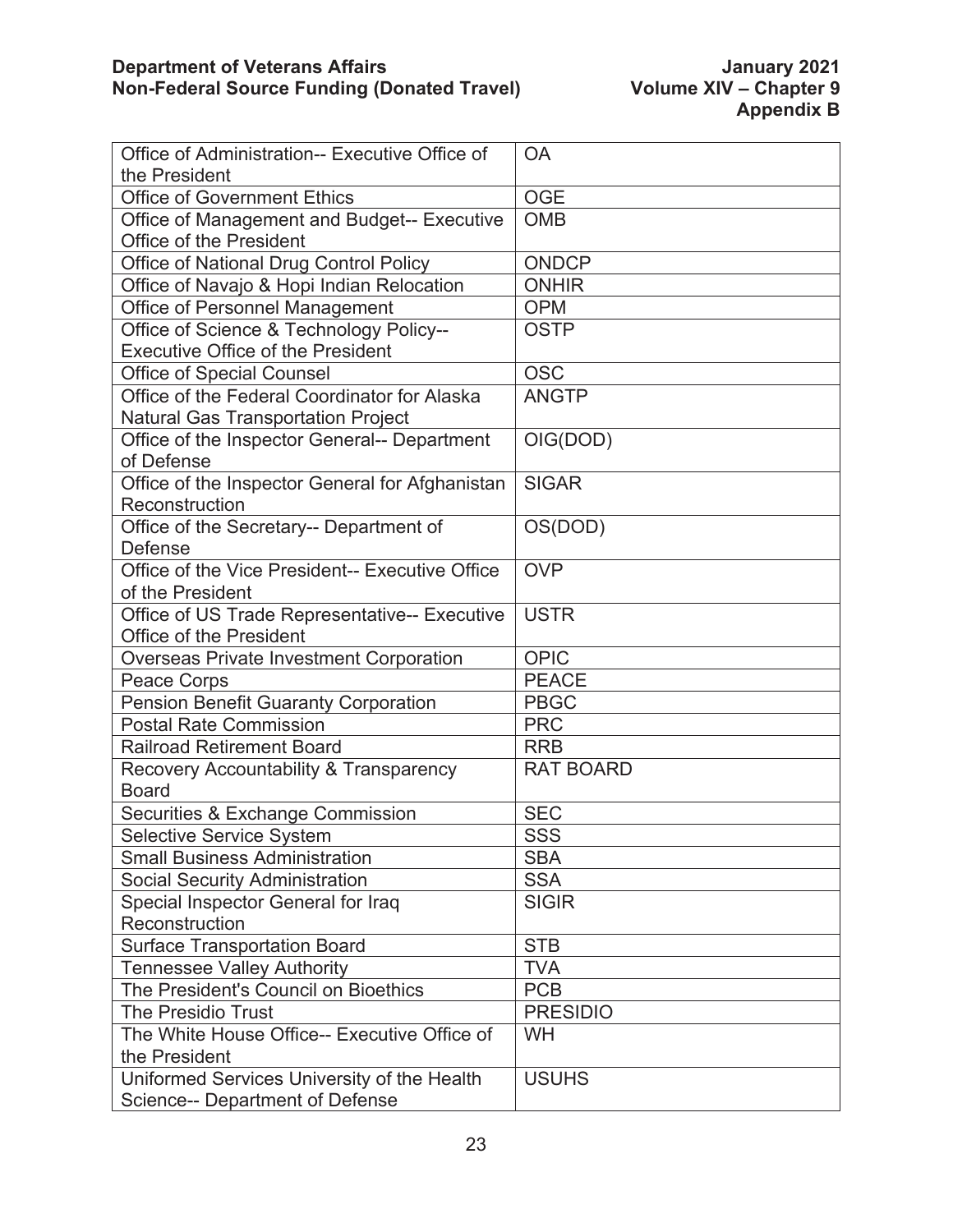# **Department of Veterans Affairs Access 10 Access 10 Access 10 Access 10 Access 10 Access 10 Access 10 Access 10 Non-Federal Source Funding (Donated Travel) Volume XIV – Chapter 9**

| US Access Board               | <b>ACCESS</b> |
|-------------------------------|---------------|
| US Trade & Development Agency |               |

If your agency is not listed here, please contact OGE at  $1353$ travel@oge.gov.